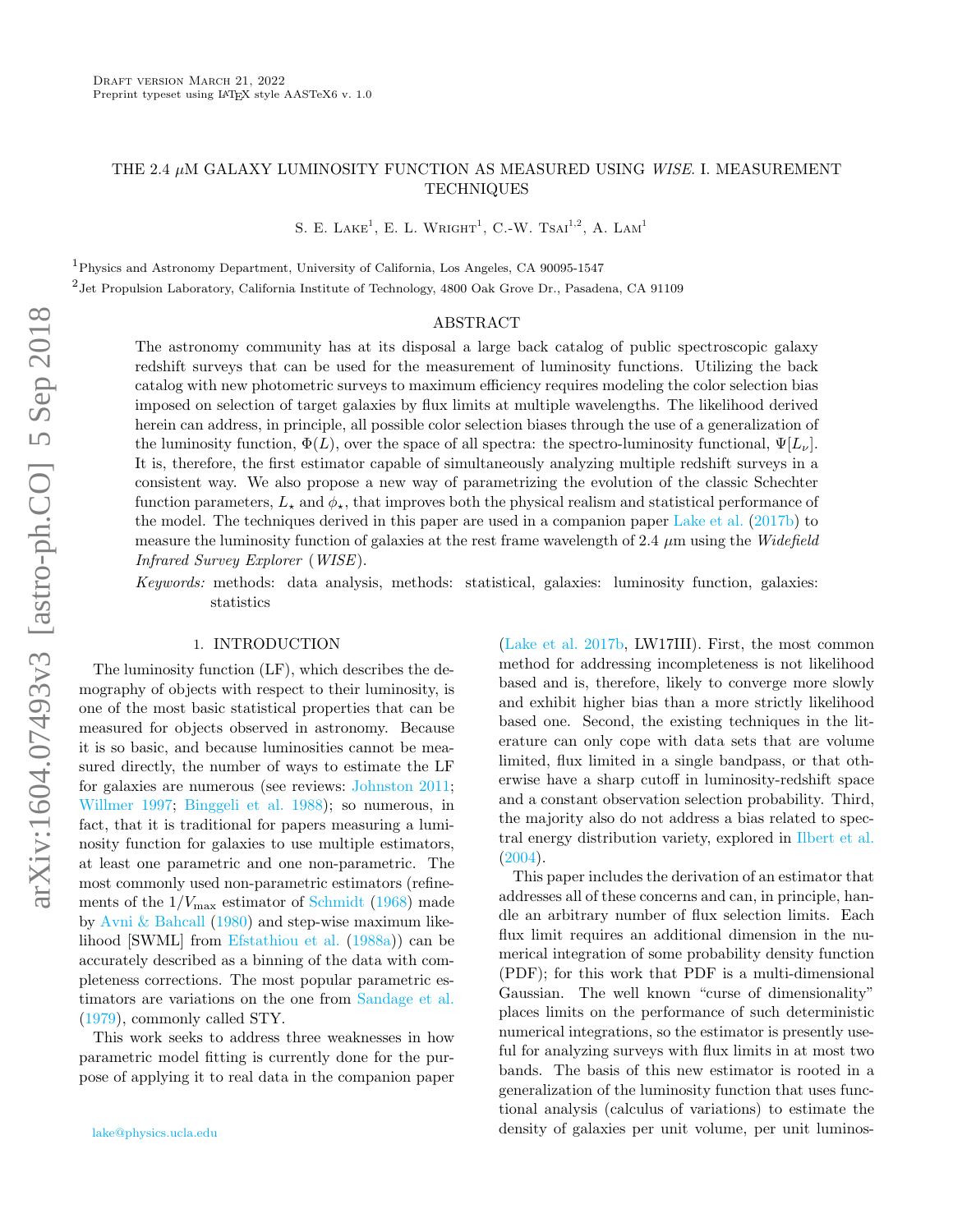ity, per unit spectral energy distribution (SED) function space volume. This generalization is most naturally called the spectro-luminosity functional.

The derivation is included to also show the way that many of the most popular estimators are related to the one defined in this work. Of the parametric estimators, STY and the estimator from [Marshall et al.](#page-13-9) [\(1983\)](#page-13-9) are approximations of the one from this work. The following binned LF estimators are also related to the estimator defined in this work:  $1/V_{\text{max}}$  of [Schmidt](#page-13-4) [\(1968\)](#page-13-4), the binned Poisson estimator of [Page & Carrera](#page-13-10) [\(2000\)](#page-13-10), and corrected Poisson estimator of [Miyaji et al.](#page-13-11) [\(2001\)](#page-13-11).

It has been observed in multiple measurements of the LF that the density  $(\phi_{\star})$  and luminosity scale  $(L_{\star})$  parameters are evolving with time [\(Lin et al.](#page-13-12) [1999;](#page-13-12) [Blan](#page-13-13)[ton et al.](#page-13-13) [2003;](#page-13-13) [Babbedge et al.](#page-13-14) [2006;](#page-13-14) [Dai et al.](#page-13-15) [2009;](#page-13-15) [Loveday et al.](#page-13-16) [2012;](#page-13-16) [Cool et al.](#page-13-17) [2012\)](#page-13-17). The most frequently used parametrizations for the evolution of  $\phi_{\star}$ and  $L_{\star}$  are the ones from [Lin et al.](#page-13-12) [\(1999\)](#page-13-12):  $L_{\star} \propto 10^{0.4Qz}$ and  $\phi_{\star} \propto 10^{0.4}$ , with Q and P constants. These parametrizations work well at the empirical level, as long as the evolution is not extrapolated to very high redshifts where, depending on the measured values of the evolution constants P and Q, either or both  $\phi_{\star}$  and  $L_{\star}$  can become un-physically large at high redshifts. To remedy this, we propose a similar modified parametrization based on lookback time, instead of redshift, that also satisfies the boundary condition that at some point in the past  $L_{\star}$  was zero.

There are a number of physical parameters that are derivable from the LF, including: galaxy number density (brighter than some cutoff), the specific rate of change in number density, luminosity density, the specific rate of change in luminosity density, and the normalization of the predicted histogram of extragalactic sources binned by observed flux. This work contains formulae that relate these parameters to the Schechter parameters, with specific application to the form they take when applied to the evolution scheme from [Lin et al.](#page-13-12) [\(1999\)](#page-13-12) and the one proposed here. There is also a brief discussion of which parameters, from experience, give less correlated errors when used in a Markov Chain Monte Carlo (MCMC) characterization of the Bayesian posterior of the maximum likelihood estimator from this work.

The structure of this paper is as follows: Section [2](#page-1-0) contains derivations of multiple ways of measuring LFs based on the likelihood, using both binned and unbinned techniques, Section [3](#page-9-0) covers different aspects of describing the evolution of Schechter LF parameters, offering improvements motivated on both physical grounds and statistical performance, and Section [4](#page-12-0) contains a brief discussion on where there is room for improvements going forward. The performance of the estimators on simulated data sets is not examined, because they are 100%

likelihood based, and any simulations that can be done quickly would require the same approximations made in deriving the likelihood. Instead, the tools are applied to real world data in LW17III to measure the luminosity function of galaxies at rest frame 2.4  $\mu$ m using WISE in combination with a number of public spectroscopic redshift surveys.

## <span id="page-1-0"></span>2. LUMINOSITY FUNCTION MEASUREMENT

The basic definition a luminosity function,  $\Phi(L)$ , is the number density of sources per unit luminosity per unit volume. This definition often leads to the treatment of Φ as a PDF that is normalized to the density of sources instead of unity. For galaxies this treatment conflicts with the fact that the integral of the reported luminosity functions is frequently divergent (see, for example, the results in [Dai et al.](#page-13-15) [2009\)](#page-13-15). The contents of the section break down, by subsection, as follows: Subsection [2.1](#page-1-1) resolves this conflict by more precisely defining  $\Phi$  as a non-normalized density, permitting a rigorous derivation of a corresponding maximum likelihood estimator. Subsection [2.2](#page-3-0) covers the technique used here to deal with the biases that cosmological redshifting adds to the problem of measuring galaxy luminosity functions over large redshift ranges. The technique used is to expand the definition of luminosity functions to cover their entire spectrum: the spectro-luminosity functional,  $\Psi[L_{\nu}]$ . Section [2.5](#page-8-0) derives the corresponding maximum likelihood estimator for a binned LF estimator, showing how different estimators in the literature correspond to different levels of approximation. Finally, Subsection [2.6](#page-9-1) gives formulae for estimating the uncertainties in the binned estimators described in the previous subsection.

#### 2.1. Luminosity Function Definition

<span id="page-1-1"></span>In this work we choose to define Φ rigorously, bordering on pedantically, in order to show where all of the approximations that leave room for future refinements are, and to show how where many existing estimators are approximations of the one derived here. The definition of  $\Phi$  used here is as follows: given a volume,  $dV_i$ , around the point in space at position  $\vec{x}_i$ , and a luminosity interval,  $dL_i$ , around the luminosity  $L_i$ , the average number of sources that exist in that bin around that point in luminosity-location space is:

$$
\langle m_i \rangle = \Phi(L_i, \vec{x}_i) \, d \, L_i \, d \, V_i,\tag{1}
$$

where the average is taken over an ensemble of universes with different initial conditions,  $m_i$  is the actual number of galaxies around  $(L_i, \vec{x}_i)$  in a particular universe selected from the ensemble, and  $i$  is an index that covers all space-luminosity boxes in a given partition scheme of a particular universe. The homogeneity and isotropy of the universe guarantees that  $\Phi$  does not actually depend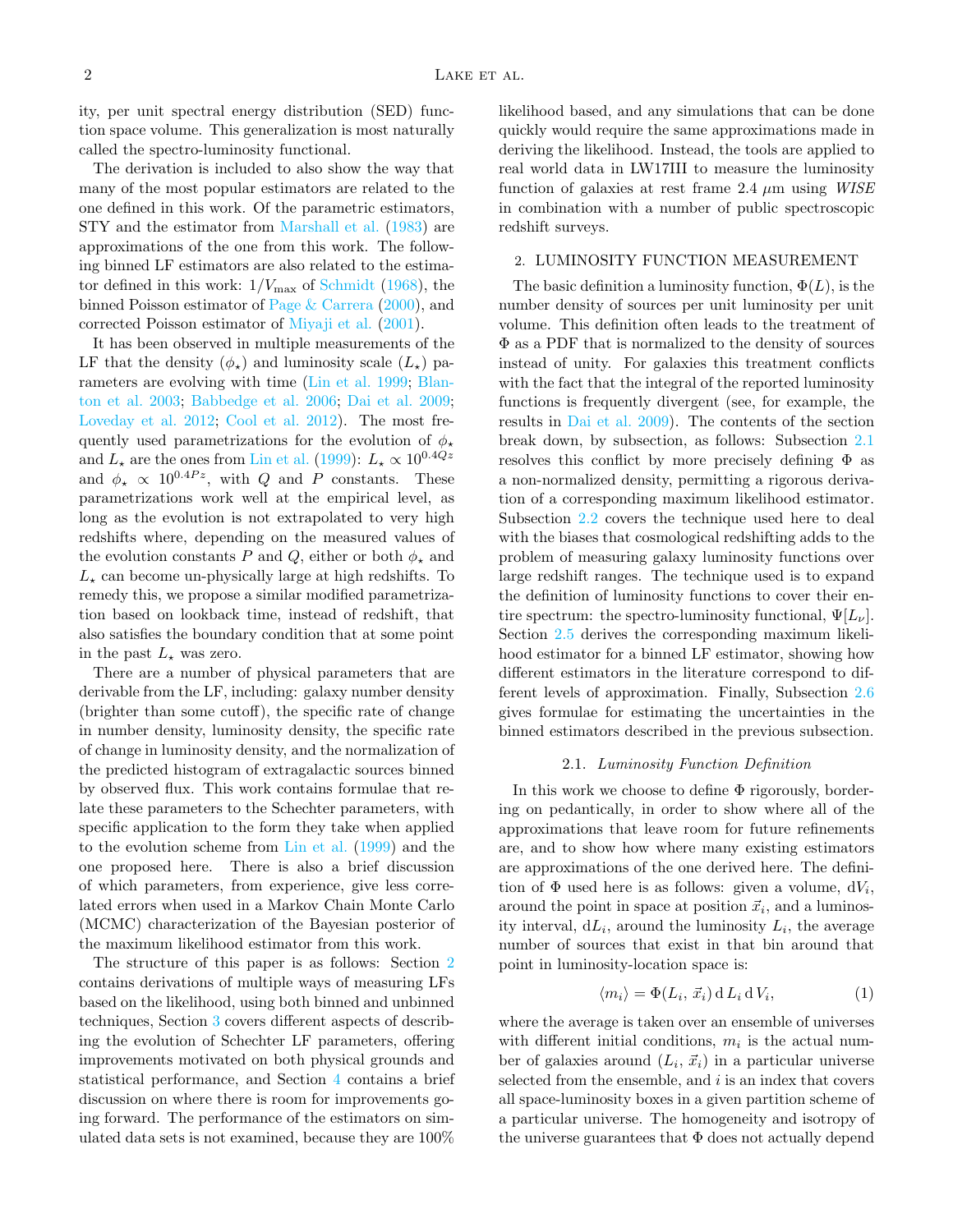on  $\vec{x}$ , but it can evolve with time, and, therefore, does depend on redshift, z. What differentiates this definition from others is that it is explicitly an average over a hypothetical ensemble of universes, making it conceptually independent of environment. A similar definition can be arrived at for an environmentally dependent LF, what we would call a conditional luminosity function, the two most common examples of which are the field galaxy LF (low density environment) and the cluster galaxy LF (high density). However, doing so introduces complications to the measurement process related to correctly identifying the environment each galaxy is in, and how to correctly match those classifications across cosmological time, that are beyond the scope of this work.

We can assume that  $m_i$  is Poisson distributed, an approximation that is accurate in the limit where the volume of the spatial box is  $\langle m_i \rangle \ll 1$ , as is done implicitly in [Marshall et al.](#page-13-9) [\(1983\)](#page-13-9). The random vagaries of whether the or not the galaxies in box  $i$  are selected in the observation process can be modeled as a binomial process with probability denoted  $S(L_i, \vec{x}_i)$ , called the selection function, and a number of trials equal to  $m_i$ . When the binomial observation process is combined with the Poisson distribution of  $m_i$ , and the number of unobserved galaxies is summed over, the resulting distribution of galaxies observed,  $n_i$ , has probability:

$$
P(n_i) = \frac{\left[S_i \Phi_i \operatorname{d} L_i \operatorname{d} V_i\right]^{n_i}}{n_i!} e^{-S_i \Phi_i \operatorname{d} L_i \operatorname{d} V_i}.
$$
 (2)

It is in the next step that the biggest approximation is made. The approximation is to treat all of the  $P(n_i)$ as independent, as implied by the cosmological principle (homogeneity and isotropy of the universe). Where this fails is that galaxies have finite size, and overlapping galaxies tend to quickly merge, so no more than one galaxy of any luminosity can occupy a given region of space for long, and the size of that region depends on the luminosity of the galaxy. Outside of that effectively excluded volume, however, galaxies tend to be positively correlated (that is, the presence of a galaxy at one point increases the probability of finding another galaxy nearby), as measured in works on galaxy clustering (for example: [Zehavi et al.](#page-13-18) [2005\)](#page-13-18). A full treatment of the impact these factors would have on the true likelihood of galaxy catalogs is beyond the scope of this work. The cosmological principle approximation applied to Equation [2](#page-2-0) implies that:

$$
\ln(P_{\text{catalog}}) = \sum_{i} [n_i \ln (S_i \Phi_i \, d L_i \, d V_i) - \ln(n_i!) -S_i \Phi_i \, d L_i \, d V_i], \tag{3}
$$

where  $P_{\text{catalog}}$  is the probability of observing the catalog of galaxies in the bins being summed over.

Taking the limit that the space-luminosity boxes are

small enough that all  $n_i$  are either 0 or 1 reduces the first term of the sum to be only over those boxes where a galaxy was observed, the second term vanishes, and the third term becomes an integral. Also trading the probability,  $P_{\text{catalog}}$ , for a likelihood,  $\mathcal{L}_{\text{catalog}}$ , gives the penultimate form of the maximum likelihood estimator:

<span id="page-2-1"></span>
$$
\ln(\mathcal{L}_{\text{catalog}}) = \sum_{i} \ln \left( S(L_i, \vec{x}_i) \Phi(L_i, z_i) \right) - \int S(L, \vec{x}) \Phi(L, z) dL dV.
$$
 (4)

In the sharply cutoff step function completeness limit, that is  $S(L, \vec{x})$  takes on one of two constant values, 0 and s, Equation [4](#page-2-1) becomes identical to the estimator from [Marshall et al.](#page-13-9) [\(1983\)](#page-13-9).

The next refinement to the estimator is to isolate the normalization of  $\Phi$ . That is, if  $\Phi = \phi_* \Phi_0(L, z)$ , then the likelihood splits into a maximum likelihood estimate for  $\phi_{\star}$  and a likelihood for  $\Phi_{0}$ :

<span id="page-2-2"></span>
$$
\phi_{\star} = \frac{N}{\int S(L, \vec{x}) \Phi_0(L, z) dL dV}, \text{ and } (5)
$$

$$
\ln(\mathcal{L}_{\text{catalog}}) = \sum_{i} \ln \left( \frac{S(L_i, \vec{x}_i) \Phi_0(L_i, z_i)}{\int S(L, \vec{x}) \Phi_0(L, z) dL dV} \right),
$$
(6)

<span id="page-2-0"></span>where  $N$  is the total number of galaxies in the catalog, and terms that in the sum that do not depend on the parameters in  $\Phi$  are dropped as irrelevant. If the selection function,  $S(L_i, \vec{x}_i)$ , depends only on the observed flux and the differing effect of cosmological redshifting on galaxies with different SEDs is not significant, then Equation [6](#page-2-2) becomes identical to the estimator in [Sandage et al.](#page-13-7) [\(1979\)](#page-13-7), called the STY estimator for the authors of the paper.

The original definition of the estimator given in [Sandage et al.](#page-13-7) [\(1979\)](#page-13-7) handled incompleteness in a similar way to what we do here, with a more simplified model for it. Some time between the review by [Binggeli et al.](#page-13-3) [\(1988\)](#page-13-3) and the work of [Efstathiou et al.](#page-13-19) [\(1988b\)](#page-13-19) the handling of incompleteness changed to weighting the terms of the log-likelihood sum by the inverse of the selection function, as described in Equation 27 of the review of [Johnston](#page-13-1) [\(2011\)](#page-13-1). Weighting terms in a likelihood estimator with real valued scalars is identical to placing those same scalars into the exponents of the product of the likelihoods. This can make a certain amount of intuitive sense, if the weighting is viewed as correcting the number of observations at each point to be what would have been observed were the data set complete.

The problem with viewing the use of weights in the sum of log-likelihoods as correcting the data is that it does not model the statistical behavior of the completeness corrected data, making estimates based on the weighted sum not likelihoods. While a general demon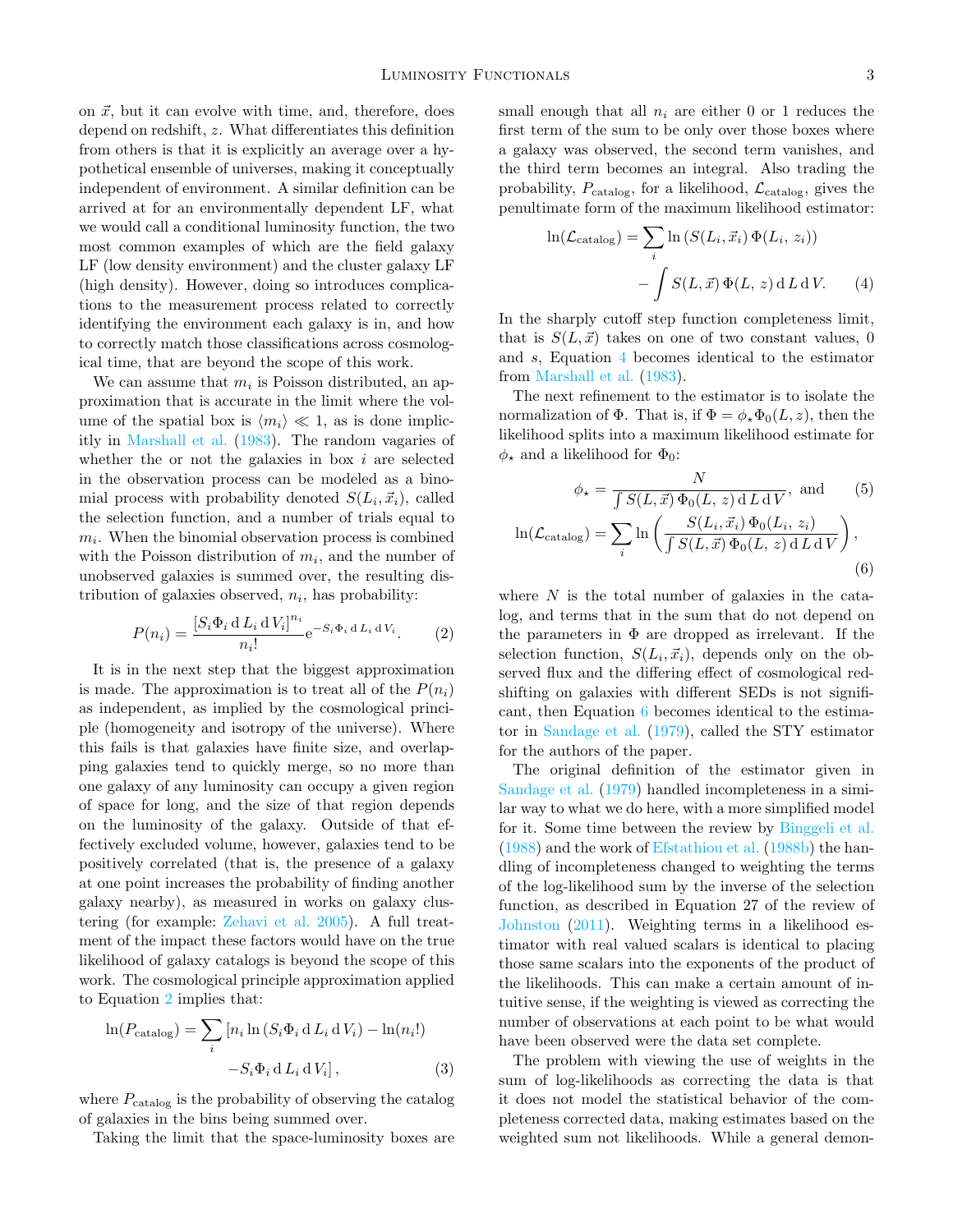stration for any binned data set of independent and identically distributed data is possible, the steps are fundamentally the same as if we consider a single Poisson distributed quantity, *n*, with mean  $s\lambda$ . In this case, the completeness corrected data,  $n/s$ , will have mean  $\lambda$ and variance  $\lambda/s$ . Just dividing the log-likelihood by s, as described, treats  $n/s$  as though it were Poisson distributed with mean and variance  $\lambda$ . Figure [1](#page-3-1) shows a comparison between the distribution of a Poisson distributed quantity, n, with  $\lambda = 4.5$  and  $s = 0.75$  in comparison with how the weighted log-likelihood behaves with  $n$  and a Gaussian with matching mean and variance. A detailed analysis of how getting the variance, and all higher order moments, wrong affects the performance of the estimator is beyond the scope of this work, however it is not a stretch to say that using a distribution that gets the mean right but the variance wrong is an approximation that is not even Gaussian level, which gets the mean and variance right, and therefore likely to exhibit a greater bias than a correct likelihood treatment is. It is worth noting that we are not claiming that working with completeness corrected data is not possible, just that doing so should be limited to cases where the number of objects pre-correction in each bin is large enough that the bin's distribution can be approximated with a Gaussian (the limit where  $\chi^2$  statistics are a good approximation), permitting correct treatment of both the bin's mean and variance.

The integral in Equations [4–](#page-2-1)[6](#page-2-2) is often only evaluable numerically. As long as the numerical integration only has to be performed once per calculation of  $\mathcal{L}_{\text{catalog}}$ , and not for every term in the sum, then the computation is usually not too computationally expensive. With both of Equations [4](#page-2-1) and [6,](#page-2-2) though, the selection function for a flux-limited sample will be different for each source because each source has a unique SED, thus requiring the numerical integral to be evaluated for each source in the catalog. It is the ability to avoid this burdensome calculation that makes the more advanced estimator derived in Section [2.2](#page-3-0) useful.

### 2.2. The Spectro-Luminosity Functional, Ψ

<span id="page-3-0"></span>The phenomenon of cosmological redshifting combined with the variety of galaxy SEDs complicates the process of translating flux selection limits into luminosity selection limits, even for a single band selected survey. In the absence of redshifting, a sharp cut along a straight line in a flux-distance graph translates into a curved line in a luminosity-distance graph, but the sharpness of the cut boundary is unaffected. If all galaxies had the same SED, then the statement in the previous sentence would be unmodified because it would just mean that the boundary curve would have a different shape. For any real collection of galaxies, though, each



<span id="page-3-1"></span>Figure 1. Comparison of the distribution of a true Poisson variable (black histogram) to a "completeness corrected" version that has the same mean (blue histogram, offset left) and a Gaussian distribution with matching mean and variance (grey line). The black line has mean  $\lambda = 4.5$  and completeness  $s = 0.75$ , for a combined mean of 3.375. The blue line is the result of taking the formula for a Poisson distributed variable,  $P(n) = \lambda^n e^{-\lambda}/n!$ , completeness correcting it with  $n \to n/s$ , and normalizing the distribution to sum to unity. The blue distribution, which is what current completeness correction techniques implicitly use, is narrower than the black, underestimating the variance of the distribution. The Gaussian distribution with mean and variance 3.375 is provided to show that it more closely matches the black histogram than the blue one does.

galaxy has a different SED, making the relationship between flux and luminosity for galaxies overall effectively statistical. Figure [2](#page-4-0) illustrates a simplified situation in which the fundamental mechanisms are the same: a cut in one variable imposes a smoothly varying completeness in a correlated variable. It is, therefore, necessary to model the distribution of the variety of galaxy SEDs to accurately reproduce the selection function needed by the maximum likelihood estimator.

The straightforward approach to modeling the distribution of SEDs is to generalize the concept of the luminosity function beyond a density of galaxies per unit luminosity, as measured by a single detector, to the density of galaxies per unit volume in the space of possible SEDs, that we are calling  $\Psi$ . One advantage of this approach is that it provides a universal intermediate form between models that predict the distribution of galaxy SEDs and all of the different histograms astronomers construct from galaxy luminosities and fluxes (especially: luminosity functions and color-magnitude diagrams). Most importantly, because those predicted histograms are all constructed from the same intermediate, data from disparate surveys with different selection criteria can feed information back into the theory's parameters in a consistent way.

This section takes the following approach: define Ψ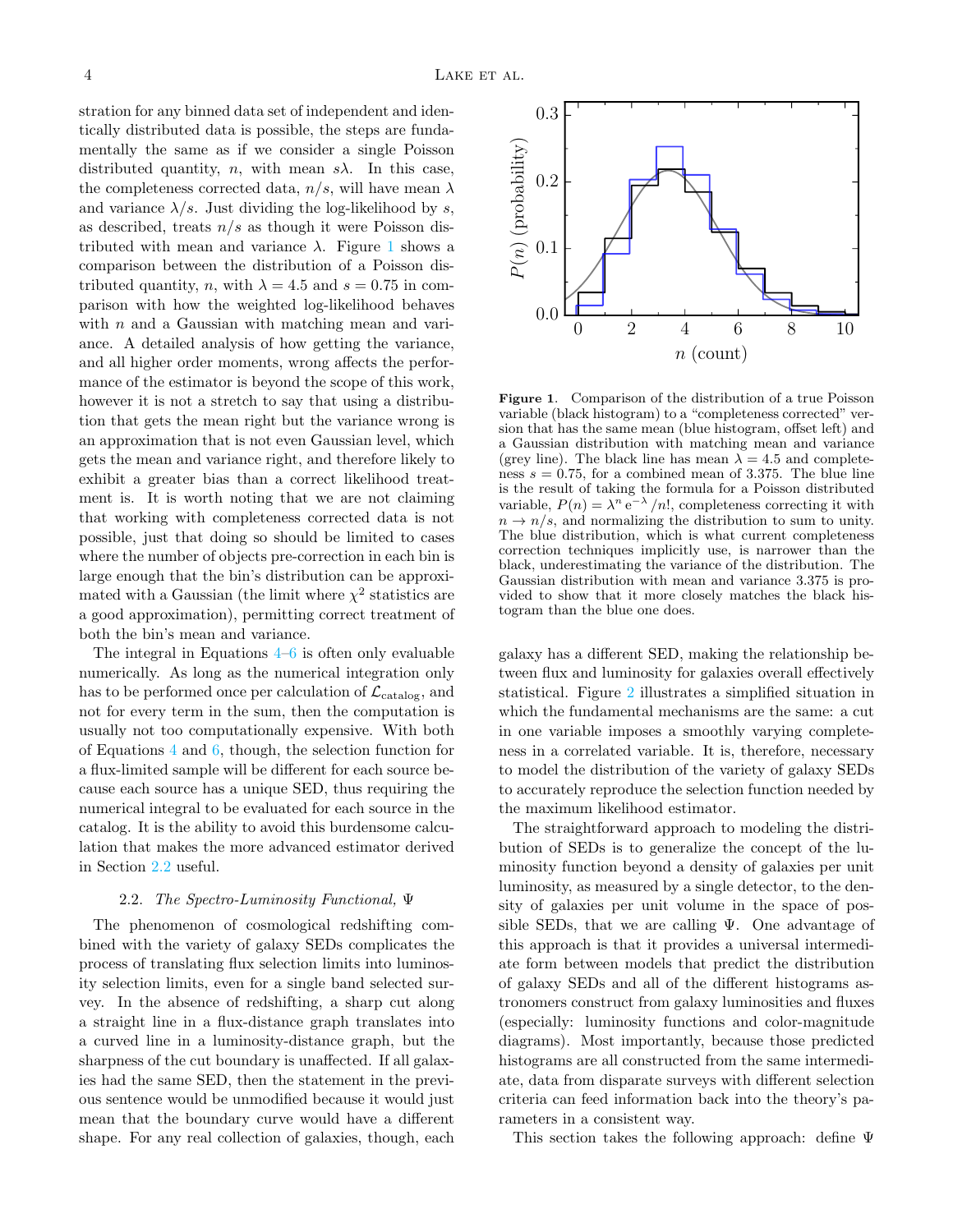

<span id="page-4-0"></span>Figure 2. Illustration how a sharp cut on one variable imposes a blurred cut on a correlated variable. The relationships are simplified, but the concept is the same for the relationship between flux and luminosity with SED variability thrown in. Panel a contains the base, uncut, bivariate distribution in  $x$  and  $y$ . Panel **b** shows the same distribution as **a** with a cut imposed based on y with the same color scale. Panel c shows the projected (marginal) distribution in x obtained from integrating Panel a over all y. Panel **d** shows the projected (marginal) distribution in x obtained from integrating Panel **b** over all y on the same scale as Panel c. Panel e shows the completeness of the distribution in d with respect to the uncut distribution in c (the ratio of d over c).

and its relation to the standard LF, construct the part of  $\Psi$  that extends beyond  $\Phi$  using a Gaussian approximation, and define an approximation for the Gaussian's parameters using SED templates to reduce the parameters from full functions to matrices.

The full details of how probability densities of functions are handled can be found in some texts on functional analysis, or any text on quantum mechanics or quantum field theory that covers the path integral approach (for example: [Peskin & Schroeder](#page-13-20) [2007\)](#page-13-20). In a broad sense, the calculus of functions is the same as ordinary vector calculus because a function is as an element of a vector space; the only distinguishing feature is that a limit as the number of dimensions approaches infinity is implicitly taken.

The definition of Ψ begins similarly to the definition of  $\Phi$  given in the previous section. The mean number of galaxies within a function space volume,  $[D_{\nu}]_i$ , of the SED  $L_{\nu}(\nu)$ , and within a real space volume d  $V_i$  of  $\vec{x}_i$  is given by:

<span id="page-4-1"></span>
$$
\langle n \rangle = \Psi[L_{\nu}](z_i) \cdot dV_i \cdot [\mathcal{D}L_{\nu}]_i,\tag{7}
$$

where the square braces denote that  $\Psi$  is a functional of  $L_{\nu}$  and the parentheses denote that it is an ordinary function of  $z_i$ . A non-rigorous illustration of a density over function space, the concept embodied in Equation [7,](#page-4-1) can be found in Figure [3.](#page-5-0) The lack of specificity in defining what is meant by a "function space volume" is actually reflective of the current state of the field of functional integration (see, for example: [Cartier & DeWitt-](#page-13-21)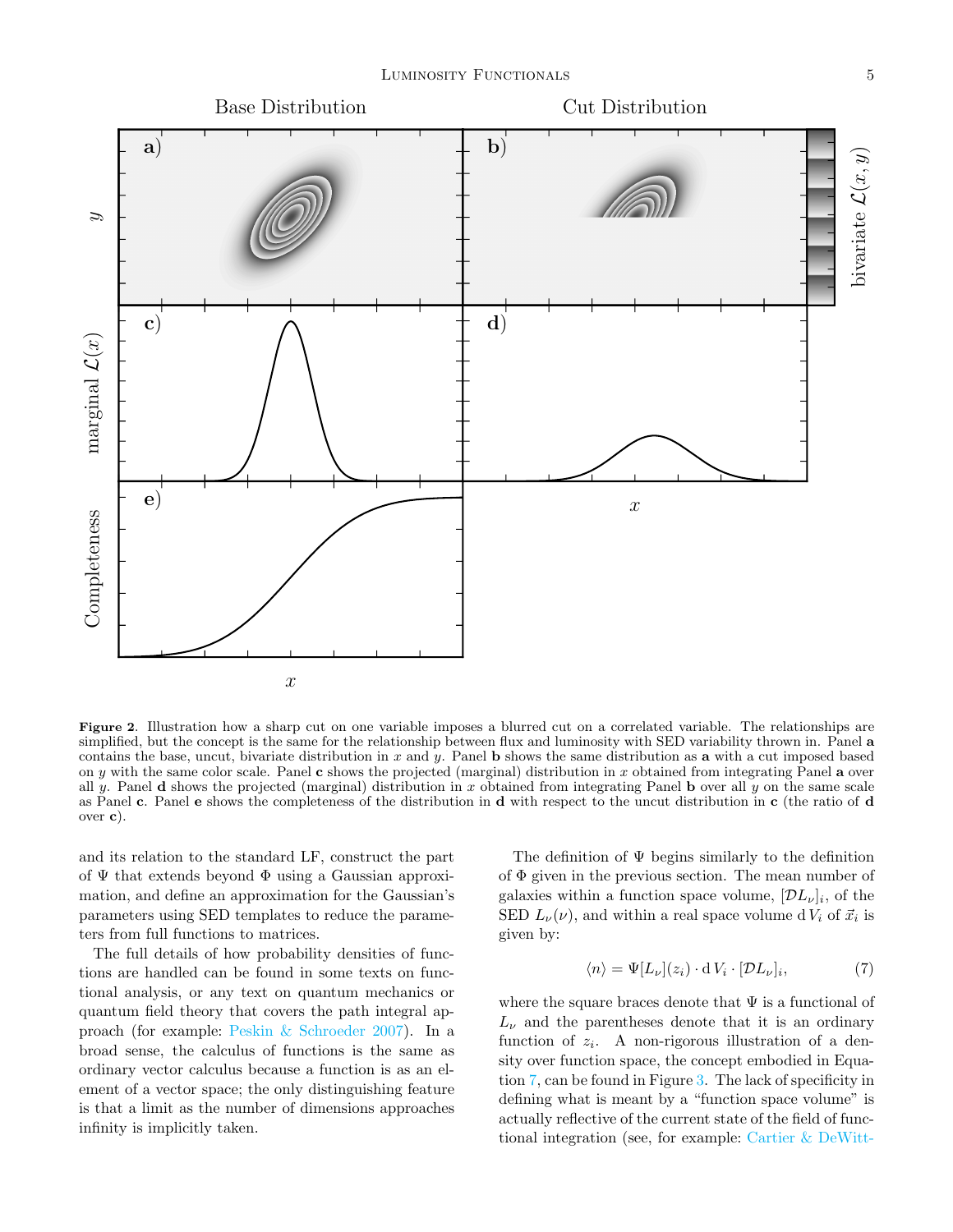[Morette](#page-13-21) [2000;](#page-13-21) [Nakahara](#page-13-22) [2003;](#page-13-22) [Zinn-Justin](#page-13-23) [2009;](#page-13-23) [Albev](#page-13-24)[erio & Mazzucchi](#page-13-24) [2011,](#page-13-24) and references therein).

The relationship between  $\Psi[L_{\nu}](z)$  and  $\Phi(L, z)$  is a marginalization (that is, summing over irrelevant degrees of freedom):

$$
\Phi(L, z) = \int [\mathcal{D}L_{\nu}] \, \delta\left(L - \int L_{\nu}(\nu) w(\nu, z) \, \mathrm{d}\,\nu\right) \, \Psi[L_{\nu}](z),\tag{8}
$$

where  $w(\nu, z)$  is a weighting function that, through its units and form, defines what the symbol L means, and  $\delta(x)$  is the Dirac delta function. For example, if the weighting function depends on redshift in the following way then  $L$  is an observer frame flux ready for conversion to a magnitude:

$$
w(\nu, z) = \frac{(1+z)\,\nu^{-1}\,R(\nu/[1+z])}{4\pi D_L(z)^2\int R(\nu)\,F_{\nu, \text{std}}(\nu)\,\nu^{-1}\,\mathrm{d}\,\nu},\qquad(9)
$$

where  $F_{\nu, \text{std}}(\nu)$  is a flux SED of some standard source,  $D<sub>L</sub>(z)$  is the luminosity distance, and  $R(\nu)$  is the relative detector response to a photon with observer frame frequency  $\nu$ . As the example equation suggests, the weight functions are meant as a generalization of detector responses, regardless of whether the response is: narrow, as it is for a pixel in a spectrograph; broad, as for an imaging filter; or fully bolometric. Performing similar marginalizations with multiple different weighting functions can produce any color-magnitude diagram, up to a change of variables and application of a selection function, in observer frame or rest frame quantities.



<span id="page-5-0"></span>Figure 3. Cartoon illustrations of a function space density with the functions approximated by a sequence of  $N$  step functions. The  $x$  and  $y$  axes represent some measure of a galaxy's luminosity and all the other degrees of freedom in the SED, respectively. The value of  $\Phi(L) dL$  can be found by summing over the uncountably infinite number of axes hidden in the "other luminosities" axis.

#### 2.3. Ψ in Gaussian Approximation

The use of the calculus of functions makes  $\Psi$  extremely general and powerful conceptually, however concrete predictions require a projection down from a density over infinite-dimensional function space to one over a finite number of dimensions (a process called marginalization in statistics). The algorithms for doing this numerically for the general case are computationally intensive (see, for example, the field of study known as lattice quantum chromodynamics), so it is important to find a form for  $\Psi$  that can be marginalized analytically. To begin with, in order to make the form of  $\Psi$  consistent with what is already known about  $\Phi$ , it is useful to use the ratio of  $\Psi$  and  $\Phi$  to define the conditional likelihood functional of the SED  $(\mathcal{L}_{SED})$ :

$$
\Psi[L_{\nu}](z) = \mathcal{L}_{\text{SED}}\left[\hat{\Pi}_{\perp}L_{\nu}\right](.|L,z) \times \Phi(L,z),\tag{10}
$$

where  $\mathcal{L}_{\text{SED}}\left[\hat{\Pi}_{\perp}L_{\nu}\right]$  (. $|L, z$ ) symbolizes that  $\mathcal{L}_{\text{SED}}$  is a functional of the random function  $\hat{\Pi} \perp L_{\nu}$  and a function of the non-random variables  $L$  and  $z$ , with the dot there as a placeholder because there are no random scalars on which  $\mathcal{L}_{\text{SED}}$  depends.  $\Pi_{\perp}$  is an operator that adjusts the SED,  $L_{\nu}$ , to satisfy one or more constraints equations of

the form:

<span id="page-5-1"></span>
$$
\int \left[\hat{\Pi}_{\perp} L_{\nu}\right](\nu) \times w(\nu, z) d\nu = L. \tag{11}
$$

When there is a single constraint,  $\Pi_{\perp}$  can be constructed as a normalization of the SED:

$$
\hat{\Pi}_{\perp} L_{\nu} \equiv L \frac{L_{\nu}}{\int L_{\nu}(\nu) w(\nu) \, \mathrm{d}\,\nu}.
$$
 (12)

This is not the only way to define  $\Pi_{\perp}$ . Factors that af-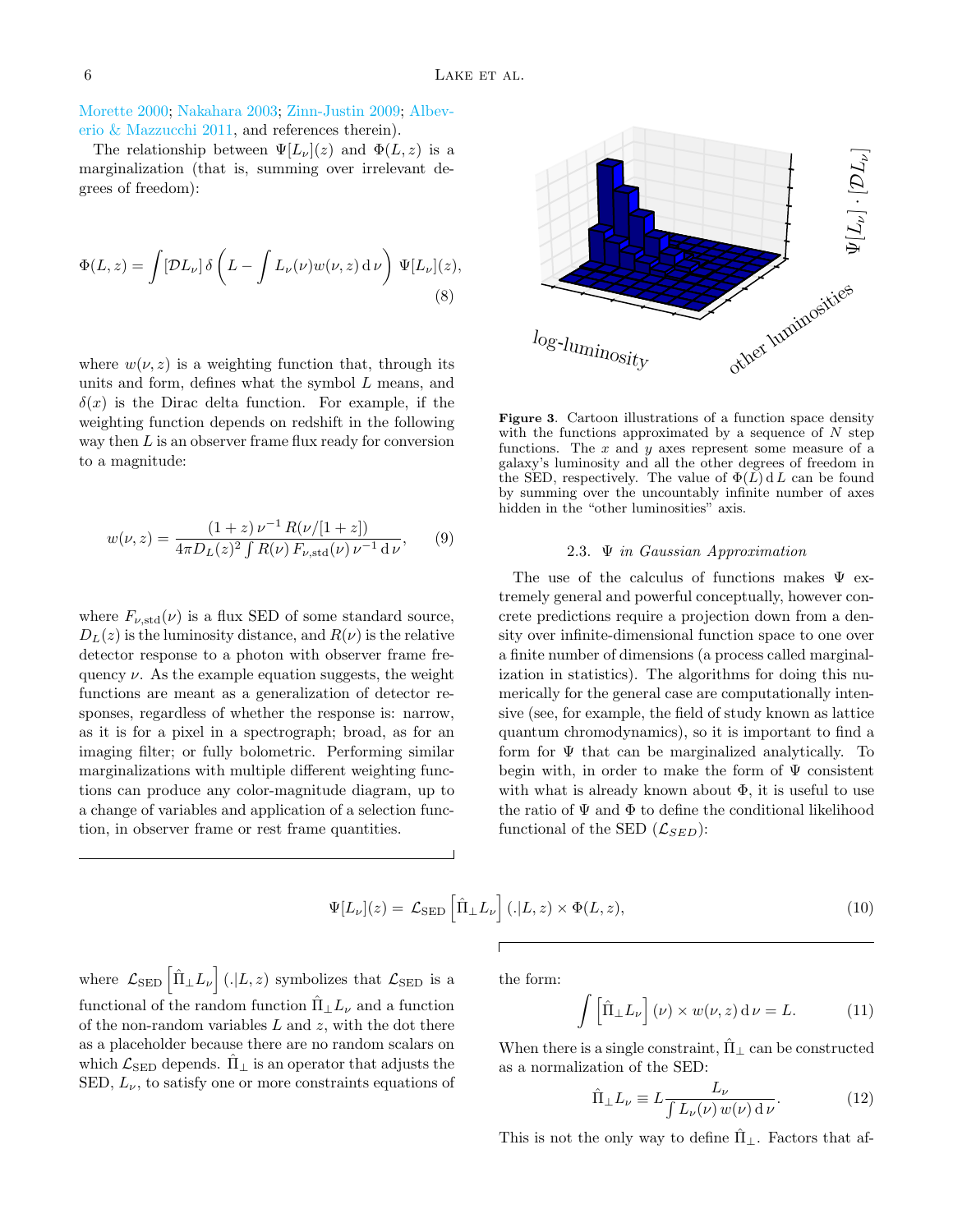fect the form of  $\Pi_{\perp}$  include: the number of constraints, whether the weight functions overlap, and whether it is important to maintain the non-negativity of the allowed SEDs. If the form of  $\mathcal{L}_{\text{SED}}$  assigns sufficiently low likelihood to un-physically negative SEDs, and all of the weight functions are linearly independent, for example, it is possible to treat  $L_{\nu}$  as a vector and construct  $\Pi_{\perp}$ as a linear projection operator by performing Gramm-Schmidt orthogonalization on the weight functions.

A more accurate form of  $\mathcal{L}_{\text{SED}}$  is derivable using the star formation history of the universe, stellar population synthesis models, dust models, active galactic nuclei (AGN) accretion history models, and some description of the density fluctuations in the universe. The last is important because galaxies with red SEDs, indicating

"quiescent" star formation, are typically found in higher density environments than galaxies with the optically blue SEDs that indicate active star formation, so density fluctuations will affect the spread of possible SEDs and balance of red and blue types. This work avoids those complications by just approximating  $\mathcal{L}_{\text{SED}}$  as a single Gaussian functional, with the understanding that the approximation can be improved by either combining multiple Gaussians in  $\mathcal{L}_{\text{SED}}$  or summing over different luminosity functionals for different types of galaxy (for example,  $\Psi_{\text{overall}} = \Psi_{\text{AGN}} + \Psi_{\text{red}} + \Psi_{\text{blue}}$ ). Explicitly, let  $w_0(\nu)$  be the weight function that defines the rest frame luminosity that is the argument of  $\Phi$ , and  $\ell_{\nu} \equiv L_{\nu} / \int L_{\nu} w_0 \, d \, \nu$ , then:

$$
\mathcal{L}_{\text{SED}}[\ell_{\nu}] = \frac{\mathcal{N}}{\sqrt{\text{Det}[\Sigma]}} \n\cdot \exp\left(-\frac{1}{2}\int d\nu \,d\nu' \left[\ell_{\nu}(\nu) - \mu_{\nu}(\nu)\right] \Sigma^{[-1]}(\nu, \nu') \left[\ell_{\nu}(\nu') - \mu_{\nu}(\nu')\right]\right).
$$
\n(13)

 $\overline{r}$ 

 $\mu_{\nu}(\nu)$  is the mean of the normalized SEDs,  $\Sigma(\nu, \nu')$  is the covariance of normalized SEDs, and  $\mathcal N$  is a normalization factor with a form that depends on the details of how the function space is parametrized. If the functions are approximated with  $M$  boxcars, for example,  $\mathcal{N} = (2\pi)^{-M/2}$ .  $\Sigma^{[-1]}(\nu, \nu')$  is the functional inverse of  $\Sigma(\nu, \nu')$ , that is it satisfies:  $\int \Sigma(x, y) \Sigma^{[-1]}(y, z) dy =$  $\delta(x-z)$ . Perhaps the most familiar example of a functional inverse in physics is that of the negative Laplacian operator  $(-\nabla^2)$ , called its Green's function, given by:  $G(\vec{r}, \vec{r}') = 1/(4\pi |\vec{r} - \vec{r}'|)$ . Another example specifically from astronomy is implicitly used in the process of image deconvolution; it is formally the same as treating the image's point spread function as the kernel of a linear operator and finding, approximately, that operator's inverse.

It may seem like using a single Gaussian for  $\mathcal{L}_{\text{SED}}$  is too great an approximation because it cannot produce the most prominent structures seen in color-magnitude diagrams of galaxies: the "red sequence" and "blue cloud". Doing so is equivalent to a standard practice of performing a single LF fit to all of the data to produce an overall LF (for example: [Efstathiou et al.](#page-13-19) [1988b;](#page-13-19) [Loveday](#page-13-25) [2000;](#page-13-25) [Cole et al.](#page-13-26) [2001;](#page-13-26) [Kochanek et al.](#page-13-27) [2001;](#page-13-27) [Blanton et al.](#page-13-13) [2003;](#page-13-13) [Bell et al.](#page-13-28) [2003;](#page-13-28) [Jones et al.](#page-13-29) [2006;](#page-13-29) [Babbedge et al.](#page-13-14) [2006;](#page-13-14) [Cirasuolo et al.](#page-13-30) [2007;](#page-13-30) [Dai et al.](#page-13-15) [2009;](#page-13-15) [Smith et al.](#page-13-31) [2009;](#page-13-31) [Montero-Dorta & Prada](#page-13-32) [2009;](#page-13-32) [Loveday et al.](#page-13-16) [2012;](#page-13-16) [Cool et al.](#page-13-17) [2012\)](#page-13-17). A further level of refinement is usually, but not always, included where

<span id="page-6-0"></span>the galaxies are broken down by type (most frequently: early/red "quiescent" galaxies, late/blue "star forming" galaxies, and AGN). This would be equivalent to treating  $\Psi$  as the sum of three spectro-luminosity functionals that each have one Gaussian in  $\mathcal{L}_{\text{SED}}$ .

The mean of the normalized SEDs,  $\mu_{\nu}$ , is required to compute the spectral comoving luminosity density (CLD) of the cosmos,  $\rho_{L_{\nu}}$ ; it is

$$
\nu_{L_{\nu}}(\nu) = \int [\mathcal{D}L_{\nu}] L_{\nu} \Psi[L_{\nu}](z)
$$

$$
= \mu_{\nu}(\nu) \int L \Phi(L, z) dL. \tag{14}
$$

If  $\mu_{\nu}$  depends on luminosity, as is allowed, then it will be inside the integral.

Returning to the derivation of an LF estimator from Equation [13,](#page-6-0) the Gaussian form of  $\mathcal{L}_{\text{SED}}$  and the linearity of detectors makes the transition from function space to a finite number of bandpass fluxes and luminosities an exercise in linear algebra that introduces no new approximations. If there are  $K$  luminosities/fluxes of interest, defined by weighting functions  $w_k(\nu, z)$  with  $k = 1 \dots K$ , then:

<span id="page-6-1"></span>
$$
\mathcal{L}_{\text{SED}}(\{\ell_k\}) = \frac{1}{\sqrt{(2\pi)^K \det(\Sigma)}}\n\cdot \exp\left(-\frac{1}{2} \sum_{i,j=1}^K [\ell_i - \mu_i][\Sigma^{-1}]_{ij} [\ell_j - \mu_j]\right),
$$
\n(15)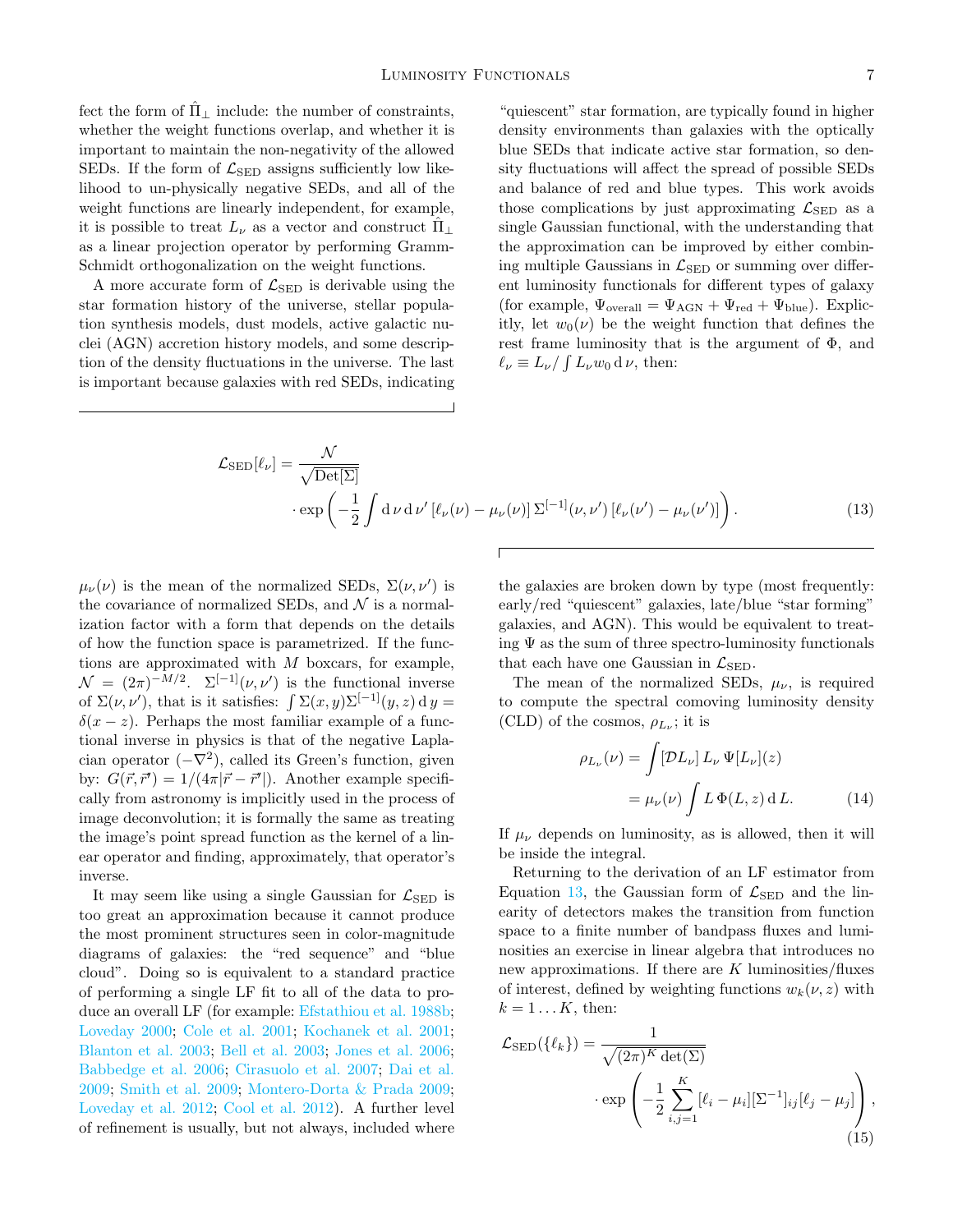where  $\ell_k$   $\equiv$  $\int \ell_{\nu}(\nu) w_k(\nu, z) d\nu,$  $\mu_k$   $\equiv$  $\int \mu_{\nu}(\nu) w_k(\nu, z) d\nu,$  $\Sigma_{ij}$   $\equiv$  $\int \Sigma(\nu, \nu') w_i(\nu, z) w_j(\nu', z) d\nu d\nu', \text{ and }$ projecting down from function space to this  $K$ -dimensional space has transformed the functional determinant and inverse into ordinary matrix ones. Equation [15](#page-6-1) works as long as all of the weighting functions,  $w_k(\nu, z)$ , are linearly independent functions.

In principle, any number of fluxes can be accommodated in  $\mathcal{L}_{\text{SED}}$ , but every flux that has a sensitivity limit imposed on it will add a dimension to a numerical integration that must be performed every time the full likelihood is calculated. Because of this, we specialize to the case where  $K = 2$ , where fast analytical calculations of the integral are still possible.

Equation [13](#page-6-0) is an approximation because physical SEDs are all non-negative, and the Gaussian form in the equation does not exclude un-physically negative ones. That constraint could have been satisfied by choosing a log-Normal form for the distribution instead of Gaussian, but then the projection into a subspace using a set of weighting functions becomes only possible in terms of spectral quantities, that is  $w_k \propto \delta(\nu - \nu_k)$ . As long as the value of the mean exceeds the standard deviation by enough, for example  $\mu_{\nu}(\nu) > 2\sqrt{\Sigma(\nu,\nu)}$ , for all relevant frequencies the approximation should be accurate enough. Finding a more correct form for  $\mathcal{L}_{\text{SED}}$  that satisfies this constraint without approximation is left for future work.

## 2.4. Approximating the Mean and Variance of SEDs Using Templates

In principle,  $\mu_{\nu}$  and  $\Sigma$  can be measured directly using the population mean and covariance of directly observed, normalized, spectra:

$$
\mu_{\nu}(\nu) \approx \frac{1}{N} \sum_{i=1}^{N} \ell_{\nu,i}(\nu) \equiv \overline{\ell_{\nu}}(\nu), \text{ and}
$$

$$
\Sigma(\nu, \nu') \approx \frac{1}{N-1} \sum_{i=1}^{N} (\ell_{\nu,i}(\nu) - \overline{\ell_{\nu}}(\nu)) (\ell_{\nu,i}(\nu') - \overline{\ell_{\nu}}(\nu')).
$$
(16)

If sufficient high resolution spectroscopic data were available to actually measure  $\mu_{\nu}$  and  $\Sigma$  as functions, then it would not be necessary to construct  $\Psi$  to measure  $\Phi$ , as  $\Phi$  could be measured directly. It is, therefore, necessary to further approximate the galaxy SEDs as a sum over a set of templates, for example the four tem-plates of [Assef et al.](#page-13-33) [\(2010\)](#page-13-33). If there are  $N<sub>T</sub>$  templates in the set with SEDs  $\ell_{\nu, a}$ , then under the template approximation for each galaxy  $\ell_{\nu,i}(\nu) \approx \sum_{a=1}^{N_{\rm T}} f_{ai} \tilde{\ell}_{\nu,a}(\nu)$ . Applying the template approximation to Equations [16](#page-7-0) yields:

<span id="page-7-1"></span>
$$
\mu_{\nu}(\nu) \approx \sum_{a=1}^{N_{\rm T}} \overline{f_a} \,\tilde{\ell}_{\nu,\,a}(\nu), \text{ and}
$$

$$
\Sigma(\nu, \nu') \approx \sum_{a,b=1}^{N_{\rm T}} \text{cov}(f_a, f_b) \,\tilde{\ell}_{\nu,\,a}(\nu) \,\tilde{\ell}_{\nu,\,b}(\nu'), \qquad (17)
$$

where  $\overline{f_a}$  and cov $(f_a, f_b)$  are a vector and matrix of parameters, respectively. It is worth reiterating that  $\ell_{\nu, a}$ are the normalized template spectra, and  $f_{ai}$  is the fraction of luminosity contributed by template  $a$  to the  $w_0$ band pass for the galaxy identified by index  $i$ .

It is possible to include the parameters in Equa-tions [17,](#page-7-1)  $f_a$  and  $cov(f_a, f_b)$ , with the others when fitting the LF to data. Doing so greatly increases the number of free parameters in the fit, however, with  $N_T - 1$  degrees of freedom in  $\overline{f_a}$  and  $(N_T - 1)(N_T - 2)/2$  degrees of freedom in  $cov(f_a, f_b)$ , consistent with the normalization condition on the luminosity fractions. It is, therefore, worth it to fix these parameters separately from the measurement of the luminosity function, if possible.

<span id="page-7-0"></span>The final form of the LF likelihood used in LW17III can now be written down by combining Equations [4,](#page-2-1) [10,](#page-5-1) and [15.](#page-6-1) Note that we introduce a new selection function here that plays the role of the sharp cut between panels a and b in Figure [2,](#page-4-0) with the selection function in Equation [4](#page-2-1) derived from it as panel e. That said, the estimator is:

$$
\ln(\mathcal{L}) = \sum_{\text{galaxies}} \ln \left( S(F_{\text{sel}}, F_0, \vec{x}) \mathcal{L}_{\text{SED}}(F_{\text{sel}}, F_0 | L_0) \Phi(L_0, z) \right)
$$

$$
- \int S(F_{\text{sel}}, F_0, \vec{x}) \mathcal{L}_{\text{SED}}(F_{\text{sel}}, F_0 | L_0) \Phi(L_0, z) dF_{\text{sel}} dF_0 dL_0 dV_c, \qquad (18)
$$

where  $F_0$  is the observer frame flux K-corrected to  $L_0$  using an SED fit to all of the galaxy's available pho-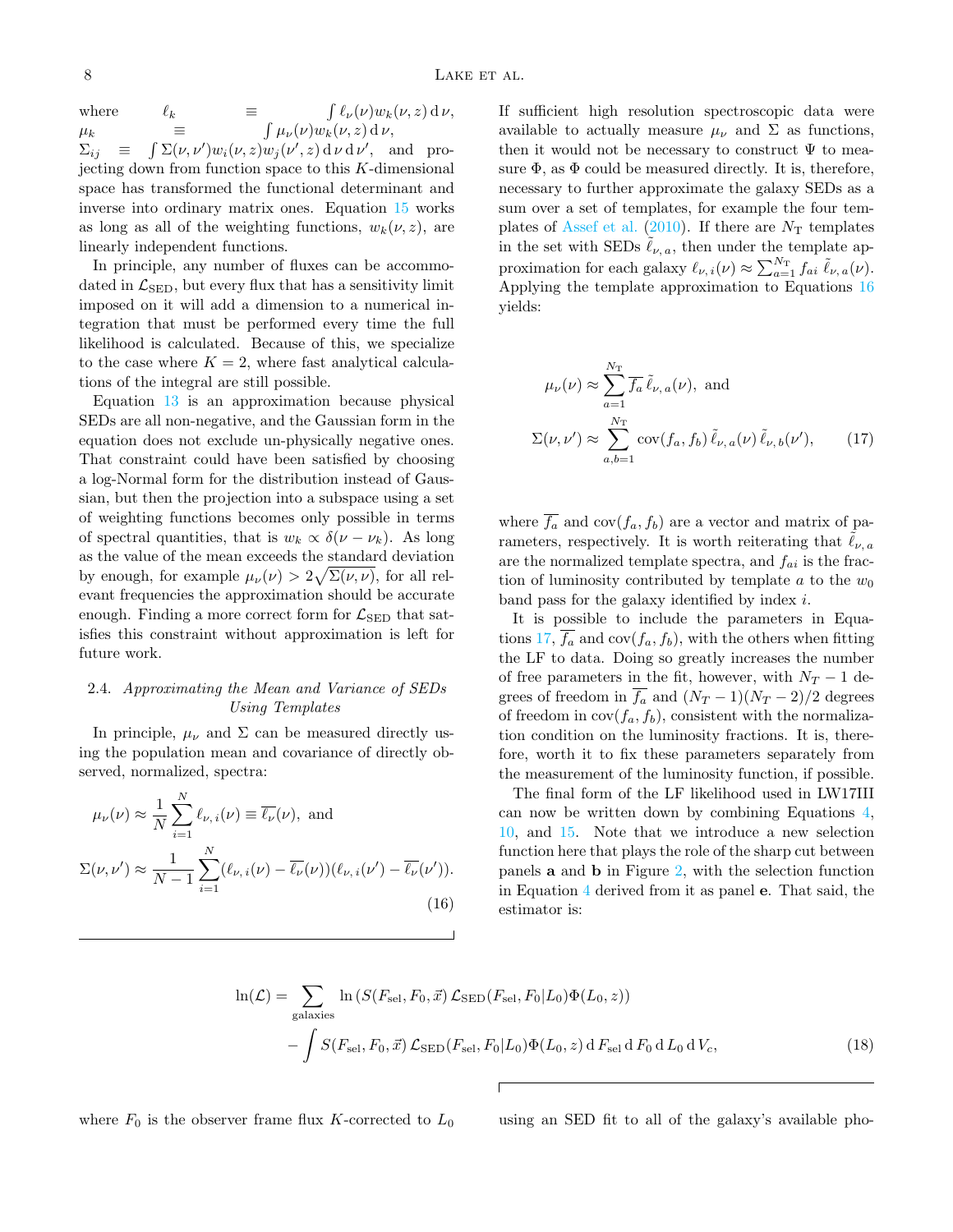tometry,  $L_0$  is the luminosity corresponding to  $w_0$ ,  $\vec{x}$  is the position in space of the galaxies, and  $F_{\rm sel}$  is the flux which was used to select redshift survey targets, assuming it is not the same as  $F_0$ . While the selection function,  $S(F_{\rm sel}, F_0, \vec{x})$ , can be smooth, it is useful to speed up the calculations by approximating it as flat where it is non-zero, uniform on the sky within the boundary of the survey, and confined to any appropriate redshift

limits (that is, a sharp cut). The individual SED fit is what justifies the treatment of  $F_0$  and  $L_0$  as statistically independent quantities, because otherwise  $L_0$  would not be an observable for most galaxies and would have to be integrated over in every term individually, numerically, which would impose a prohibitive performance penalty on the calculation.

<span id="page-8-1"></span>The explicit form of  $\mathcal{L}_{\text{SED}}$  can be derived from Equation [15:](#page-6-1)

$$
\mathcal{L}_{\text{SED}}(F_{\text{sel}}, F_0 | L_0) = \frac{e^{\tau_1 + \tau_2}}{\sqrt{(2\pi)^2 \det(\sigma)}} \cdot \left(\frac{4\pi D_L(z)^2}{(1+z)L_0}\right)^2 \cdot \exp\left(-\frac{1}{2} \sum_{i,j=1}^2 \left[\ell_i - \mu_i\right] [\sigma^{-1}]_{ij} \cdot \left[\ell_j - \mu_j\right]\right), \text{ and } (19)
$$

$$
\ell_i = \frac{F_i 4\pi D_L(z)^2 e^{\tau_i}}{(1+z)L_0},
$$

where  $\tau_i$  is the optical depth of foreground dust and gas extinction toward the target galaxy. When numerically computing  $\mathcal{L}_{\text{SED}}$  it is important that the matrix  $\sigma$  in Equation [19](#page-8-1) is invertable. A simple model for the noise to signal ratio in the observed fluxes,  $F_i$ , added to the diagonal entries of  $\Sigma_{ij}$  suffices for this purpose (no Einstein summation is assumed):

$$
\sigma_{ij} = \Sigma_{ij} + \left(\delta_{ij} A_i F_i^{B_i} + \sigma_{\tau i} \sigma_{\tau j}\right) \mu_i \mu_j, \tag{20}
$$

where  $A$  and  $B$  are noise model parameters derived from an ordinary least squares fit of  $\ln(\sigma_F^2 F^{-2})$  to  $\ln(F)$ , that is a log-space fit of the squared noise-to-signal ratio to the log of the observed flux. While more realistic models incorporate multiple sources of noise, like the background or positional jitter, a single power law is often sufficient since the color covariance,  $\Sigma_{ij}$ , is the dominant contribution to  $\sigma_{ij}$  at most redshifts.  $\sigma_{\tau i}$  is a way of including the impact of differences in foreground dust and gas obscuration over the survey field, if the survey was targeted on fluxes that were not extinction corrected; specifically, it is the standard deviation of the dust optical depth of the Milky Way for targets in the survey if selection was based on pre-extinction corrected fluxes. The form of the  $\sigma_{\tau i}$  contribution to the matrix is set by the fact that each direction has a single  $E(B - V)$ that each  $\tau_i$  is proportional to in the extinction model of [Cardelli et al.](#page-13-34) [\(1989\)](#page-13-34), so the uncertainties at different wavelengths are correlated.

The effective selection function in redshift-luminosity space, the  $S(L, z)$  from Section [2.1,](#page-1-1) is directly derivable from  $\mathcal{L}_{\text{SED}}$  as:

<span id="page-8-2"></span>
$$
S(L, z) = \int S(F_{\rm sel}, F_0, \vec{x}) \mathcal{L}_{\rm SED}(F_{\rm sel}, F_0|L) dF_{\rm sel} dF_0.
$$
\n(21)

It is to avoid evaluating the integrals in Equation [21](#page-8-2) numerically for every different galaxy in a survey that Equation [4](#page-2-1) is not recommended as the best LF likelihood estimator.

It is also arguable that rest frame luminosities,  $L_0$ , are not actually directly observable outside of a narrow range of redshifts. In that light, the expression of the LF likelihood is:

$$
\ln(\mathcal{L}) = \sum_{i} \ln(\rho_n(\vec{F}_i, z_i)) - \int \rho_n(\vec{F}, z) d^M F dV
$$

$$
\rho_n(\vec{F}, z) \equiv S(\vec{F}, z) \int \mathcal{L}_{\text{SED}}(\vec{F}|L, z) \Phi(L, z) dL. \quad (22)
$$

This has all of the computational load drawbacks of Equation [21.](#page-8-2) It also has the problem that the normalizing integral, the integral over  $d^M F$ , is an integral in a high dimensional space over a finite box, and that further slows numerical performance, even for a Gaussian function.

### 2.5. Binned Luminosity Function Estimators

<span id="page-8-0"></span>It is standard practice in most measurements of the LF to include at least one binned estimator to provide an estimate of the LF that has no parametric assumptions going into it. Examining some binned estimators in the presence of the varying selection functions defined in previous sections becomes a necessary step in getting meaningful binned estimates to compare with the parametric estimates in LW17III.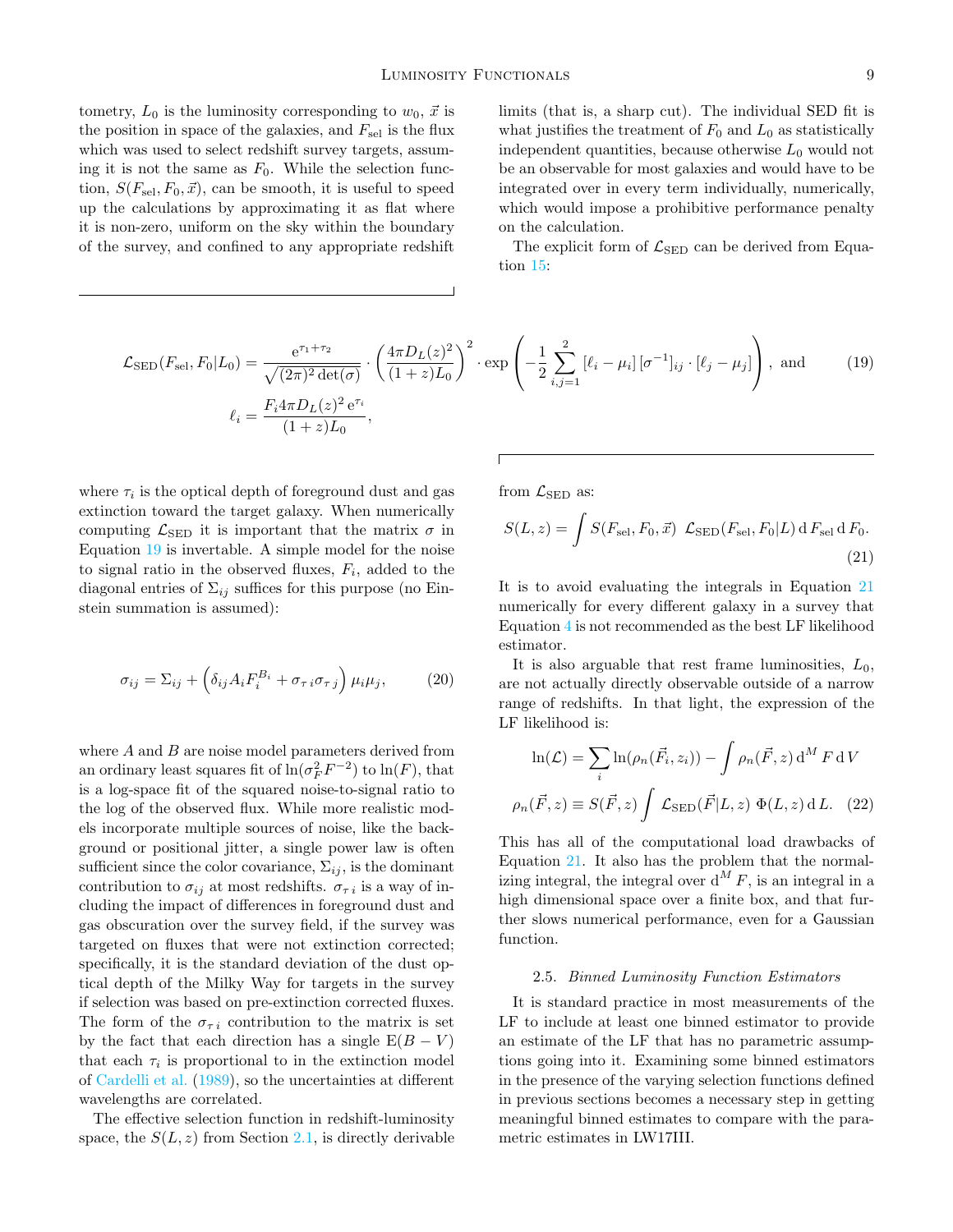The three most popular binned estimators for the LF are:  $1/V_{\text{max}}$  [\(Schmidt](#page-13-4) [1968\)](#page-13-4), step-wise maximum likelihood (SWML) [\(Efstathiou et al.](#page-13-6) [1988a\)](#page-13-6), and  $C^-$  [\(Lynden-Bell](#page-13-35) [1971\)](#page-13-35).  $C^-$  is built around estimating the cumulative luminosity function,  $\int_L^{\infty} \Phi(s, z) \,ds / \int_{L_0}^{\infty} \Phi(s, z) \,ds$ , and does not recover the normalization. SWML is based on the STY version of the likelihood, and ends up with correlated errors between the bins from the technique used to recover  $\Phi$ 's normalization. The  $1/V_{\text{max}}$  estimator has very well explored drawbacks, sensitivity to clustering [\(Takeuchi](#page-13-36) [et al.](#page-13-36) [2000\)](#page-13-36), and trouble near the luminosity limits [\(Page](#page-13-10) [& Carrera](#page-13-10) [2000\)](#page-13-10).

[Miyaji et al.](#page-13-11) [\(2001\)](#page-13-11) proposed an estimator they named  $N^{\rm obs}/N^{\rm mdl}$ :

$$
\Phi(L_i, z_i) = \Phi^{\text{mdl}}(L_i, z_i) \cdot \frac{N_i^{\text{obs}}}{N_i^{\text{mdl}}},\tag{23}
$$

where  $\Phi(L_i, z_i)$  is the value of the LF in L-z bin i, "mdl" is short for "model,"  $\Phi^{\text{mdl}}$  is an approximate LF model,  $N_i^{\text{mdl}}$  is the expected number of observations in bin i according to approximate model LF  $\Phi^{\text{mdl}}$ , and  $N_i^{\text{obs}}$  is the number of objects observed to be in bin  $i$ . [Miyaji et al.](#page-13-11) [\(2001\)](#page-13-11) did not include a derivation of this estimator, so one follows here, including some refinements.

The definition of the luminosity function implies that the mean number of galaxies in a bin is:

$$
\langle N_i \rangle = \int_{\text{bin}} S(L, z) \Phi(L, z) \, \text{d} \, L \, \text{d} \, V. \tag{24}
$$

The weighted mean value theorem implies that:

$$
\Phi(L', z') = \frac{\langle N_i \rangle}{\int_{\text{bin}} S(L, z) \, dL \, dV},\tag{25}
$$

for some  $(L', z')$  in the L-z bin where the selection function, S, is non-zero. The maximum likelihood estimator for  $\langle N_i \rangle$  is the observed number,  $N_i$  (if the  $N_i$  are Poisson distributed), thus:

$$
\Phi(L', z') = \frac{N_i}{\int_{\text{bin}} S(L, z) \, dL \, dV}.\tag{26}
$$

In the approximation that  $(L', z')$  is at the center of the box and  $S$  is a step function, Equation  $26$  is the estimator from [Page & Carrera](#page-13-10) [\(2000\)](#page-13-10), which corrects for the near luminosity limits problems of the  $1/V_{\text{max}}$ estimator. Recovering the  $1/V_{\text{max}}$  estimator requires (in order): making the step function  $S$  approximation, making the bins infinitesimally thin in the luminosity direction, and finally binning infinitesimal luminosity bins back down into the coarse bins desired, yielding (for logspace binning):

$$
\Phi(L_i, z_i) = \frac{1}{S(L_i, z_i)L_i \Delta \ln L_i} \sum_j \frac{1}{\Delta V_j},\tag{27}
$$

where j runs over objects in bin i,  $\Delta V_i \equiv V(z_{\rm hi})$  –  $V(z_{\text{lo}})$ ,  $z_{\text{hi}}$  is the smaller of the upper redshift of the bin and  $z_{\text{max}}$ , the maximum redshift at which the galaxy is observable, and similar in the opposite sense for  $z_{\text{lo}}$ .  $\Delta V_i$  is called  $V_a$ , for volume available, in [Avni & Bahcall](#page-13-5) [\(1980\)](#page-13-5).

The  $N^{\text{obs}}/N^{\text{mdl}}$  estimator of [Miyaji et al.](#page-13-11) [\(2001\)](#page-13-11) comes from using an approximate model for the LF, Φ mdl, to correct the estimate from Equation [26](#page-9-2) from being accurate at some unknown point in the bin to being an estimate of  $\Phi$  at the center of the bin. This process is formally identical to how flux corrections for different SED shapes in astronomy are done:

$$
\Phi(L_i, z_i) = \frac{\Phi^{\text{mdl}}(L_i, z_i)}{\Phi^{\text{mdl}}(L', z')} \cdot \frac{N_i}{\int_{\text{bin}} S(L, z) \, dL \, dV},
$$
\n
$$
= \Phi^{\text{mdl}}(L_i, z_i) \cdot \frac{N_i}{\langle N_i^{\text{mdl}} \rangle},
$$
\n(28)

where the second line undoes the weighted mean value theorem.

The downside of the  $N^{\text{obs}}/N^{\text{mdl}}$  estimator, which can also be described as a corrected Poisson estimate, is that there is some dependence on the model LF introduced by the correction. A detailed exploration of this sensitivity is beyond the scope of this work, but any model closer to the true LF than  $\Phi^{\text{mdl}} = \text{constant}$ , the model implicitly assumed when approximating  $L'$  and  $z'$  as being at the center of the bin in Equation [26,](#page-9-2) will give improved results.

## <span id="page-9-3"></span>2.6. Error Analysis

<span id="page-9-1"></span>The uncertainties in the binned estimators can be estimated using propagation of errors and the assumption that Poisson/shot noise describes all the variance:

$$
\sigma_{1/V_{\text{max}},i}^2 = \left(\frac{1}{L_i \Delta \ln L_i}\right)^2 \sum_j \frac{1}{(S_j \Delta V_j)^2}, \text{ and}
$$

$$
\sigma_{N^{\text{obs}}/N^{\text{mdl}},i}^2 = \left(\frac{\Phi_i^{\text{mdl}}}{\langle N_i^{\text{mdl}}\rangle}\right)^2 N_i.
$$
(29)

<span id="page-9-2"></span>The formula for  $\sigma_{1/V_{\text{max,i}}}^2$  comes from doing propagation of errors in the process of binning down the estimate in the luminosity direction. Equations [29](#page-9-3) underestimate the error because they do not account for a number of factors, including: cosmic variance, redshift uncertainties, or luminosity uncertainties (including the contribution from the variety of SED colors discussed in Lake  $\&$ [Wright](#page-13-37) [\(2016\)](#page-13-37). How to handle these factors in the presence of smoothly varying selection functions is beyond the scope of this work.

## <span id="page-9-0"></span>3. LUMINOSITY FUNCTION PARAMETRIZATIONS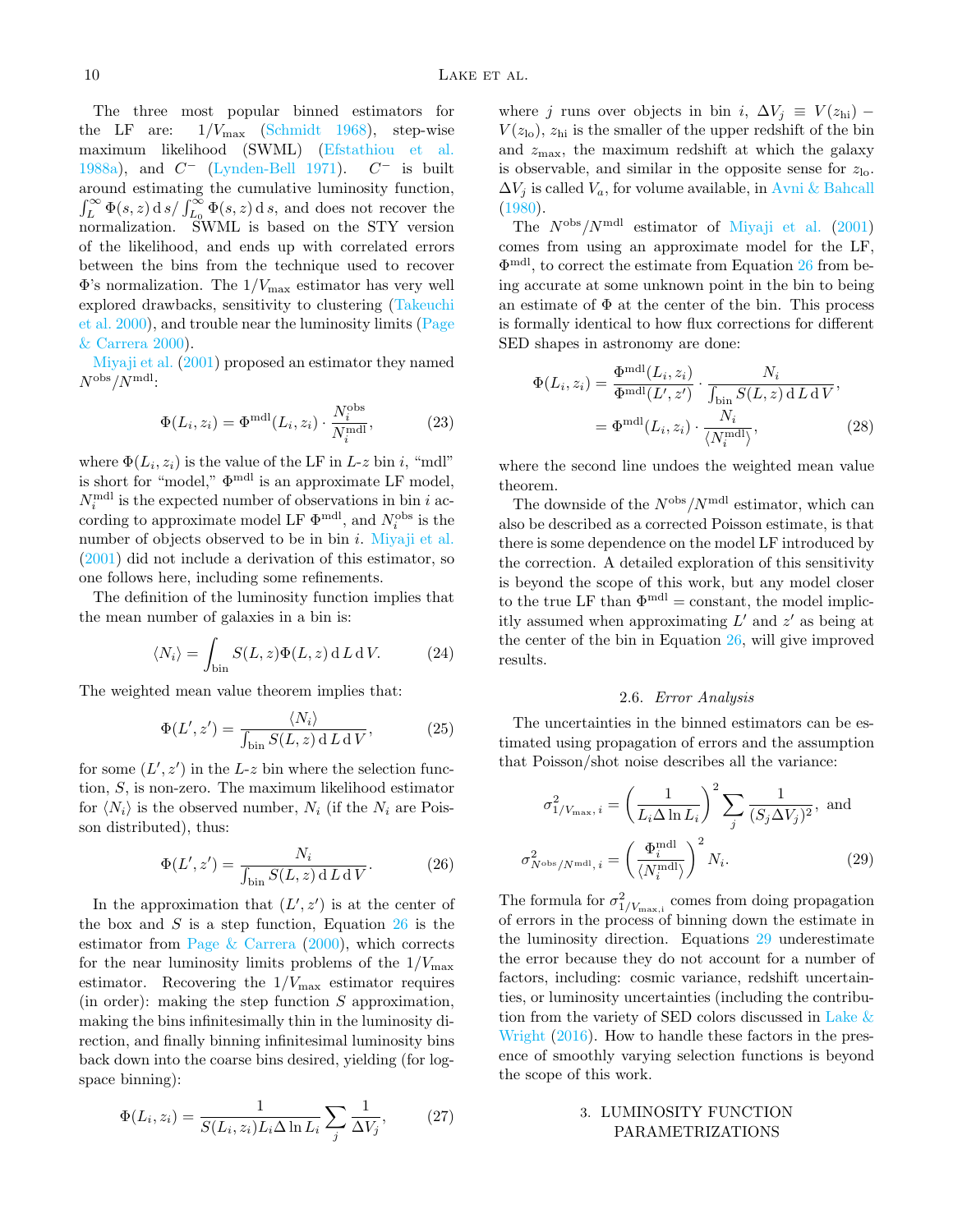For galaxies, the standard practice is to model the LF as a Schechter function:

$$
\Phi(L,z) = \frac{\phi_{\star}(z)}{L_{\star}(z)} \left(\frac{L}{L_{\star}(z)}\right)^{\alpha} e^{-L/L_{\star}(z)}.
$$
 (30)

This form for the LF was derived in [Schechter](#page-13-38) [\(1976\)](#page-13-38) under the assumption that galaxies build up in luminosity through a process of merging. While mergers are not the only way for galaxies to build up in luminosity, the function still works well empirically. Figure [4](#page-11-0) contains an illustration of the shape the Schechter function takes, in log-log space, including labels for  $L_{\star}$  and  $\phi_{\star}$ , and illustrations of how the shape changes when each of the parameters changes, as they would for evolution in time.

In principle all three of the parameters in  $\Phi$  could evolve with z, but measuring the evolution in  $\alpha$  requires data that is deep over a broad range of redshifts, so most works assume it is constant. For  $L_{\star}$  and  $\phi_{\star}$  the most frequently used parameterizations are those of [Lin](#page-13-12) [et al.](#page-13-12) [\(1999\)](#page-13-12)  $(L_{\star} \propto 10^{0.4Qz}$  and  $\phi_{\star} \propto 10^{0.4Pz}$ , with P and Q constants). While these parameterizations work fine in a small range of redshifts, they allow for unphysically unbounded evolution at high z. This work, therefore, introduces the following similar parameterizations in terms of  $t_L(z)$ , the lookback time at redshift z:

$$
\phi_{\star} = \phi_0 e^{-R_{\phi} t_L(z)}, \text{ and}
$$
  

$$
L_{\star} = L_0 e^{-R_L t_L(z)} \left(1 - \frac{t_L(z)}{t_0}\right)^{n_0}, \quad (31)
$$

where  $R_{\phi}$  is the density evolution rate,  $R_L$  is the luminosity evolution rate,  $n_0$  is the initial luminosity index, and  $t_0$  is the lookback time at which galaxies first lit up (some redshift between reionization and recombination). Given the definitions of the parameters,  $L_{\star}(t_L = t_0) = 0$  is a boundary condition, requiring that  $n_0 > 0$ . Parametrizing  $\phi_*$  evolution in terms of lookback time also guarantees that it will remain finite for all redshifts regardless of whether  $R_{\phi}$  is positive or negative. The addition of a power law to the evolution of  $L_{\star}$  is inspired by the model of star formation rate (SFR) in individual galaxies used in [Lee et al.](#page-13-39) [\(2010\)](#page-13-39) and tested against simulations in [Simha et al.](#page-13-40) [\(2014\)](#page-13-40):  $SFR(t) \propto t \exp(-t/\tau)$ , where t is measured from the onset of star formation.

One advantage of the form for  $L_{\star}$  in Equation [31](#page-10-0) is that the model now contains an estimate of where the big galaxies hit their peak luminosity, the redshift at which  $L_{\star}$  has a maximum,  $z_{\star}$ :

$$
t_L(z_{\star}) = t_0 + \frac{n_0}{R_L}.\t\t(32)
$$

Note that  $L_{\star}$  only has a maximum at finite time if  $R_L$  < 0; when this condition is not met  $L_{\star}$  increases without bound for all future time, putting the maximum at  $z =$ −1.

A graph of how our simple model for  $L_{\star}(z)$  evolves with cosmological time can be found in Figure [5.](#page-11-1) The cosmology assumed for the figure is based on the WMAP 9 year  $\Lambda$ CDM cosmology [\(Hinshaw et al.](#page-13-41) [2013\)](#page-13-41)<sup>[1](#page-10-1)</sup>, with flatness imposed, yielding:  $\Omega_M = 0.2793$ ,  $\Omega_{\Lambda} = 1 \Omega_M$ , and  $H_0 = 70$  km sec<sup>-1</sup> Mpc<sup>-1</sup> (giving Hubble time  $t_H = H_0^{-1} = 13.97 \,\text{Gyr}.$ 

### 3.1. Derived LF Parameters

A number of physical quantities are derivable from the luminosity function. The first pair of such quantities are the density of galaxies brighter than some cutoff, the zeroth moment of the Luminosity function, and its specific rate of change:

$$
n_g(L > L_{\min}) = \int_{L_{\min}}^{\infty} \Phi(L, z) dL, \text{ and } (33)
$$

$$
R_n \equiv -\frac{\partial \ln(n_g)}{\partial t_L},\tag{34}
$$

respectively. But for the low luminosity cutoff, necessary to make  $n<sub>g</sub>$  finite, both quantities would be universal; that is, independent of the bandpass they are measured in. Because  $R_n$  depends only weakly on the parameter  $L_{\text{min}}/L_{\star}$  (small for most redshifts), it is approximately universal, making it extremely useful to compare measurements of LF evolution regardless of which luminosity was used in the measurement.

<span id="page-10-0"></span>For a general Schechter function  $n_g$  and  $R_n$  are:

$$
n_g = \phi_{\star} \Gamma\left(\alpha + 1, \frac{L_{\min}}{L_{\star}}\right), \text{ and } (35)
$$
  
\n
$$
R_n = -\phi_{\star}^{-1} \frac{\partial \phi_{\star}}{\partial t_L} - \left(\frac{\left[\frac{L_{\min}}{L_{\star}}\right]^{\alpha+1} e^{-L_{\min}/L_{\star}}}{\Gamma\left(\alpha+1, \frac{L_{\min}}{L_{\star}}\right)}\right) L_{\star}^{-1} \frac{\partial L_{\star}}{\partial t_L}
$$
  
\n
$$
- \left(\frac{\int_{L_{\min}/L_{\star}}^{\infty} x^{\alpha} \ln(x) e^{-x} dx}{\Gamma\left(\alpha+1, \frac{L_{\min}}{L_{\star}}\right)}\right) \frac{\partial \alpha}{\partial t_L}
$$
  
\n
$$
\approx -\phi_{\star}^{-1} \frac{\partial \phi_{\star}}{\partial t_L} + \min(\alpha+1, 0) L_{\star}^{-1} \frac{\partial L_{\star}}{\partial t_L}
$$
  
\n
$$
- \left(\left[\ln\left(\frac{L_{\min}}{L_{\star}}\right) - \frac{1}{\alpha+1}\right] \Theta(-\alpha - 1) + \psi^{(0)}(\alpha+1) \Theta(\alpha+1)\right) \frac{\partial \alpha}{\partial t_L}, \tag{36}
$$

where  $\Gamma(a, z)$  is the (upper) incomplete gamma function,  $\psi^{(0)}(x)$  is the digamma function, and  $\Theta(x)$  is the unit step function (Heaviside). As long as  $\alpha$  is (nearly) constant, and  $L_{\min} \ll L_{\star}$ , the band dependence of  $R_n$  is

<span id="page-10-2"></span><span id="page-10-1"></span><sup>1</sup> [http://lambda.gsfc.nasa.gov/product/map/dr5/params/](http://lambda.gsfc.nasa.gov/product/map/dr5/params/lcdm_wmap9.cfm) [lcdm\\_wmap9.cfm](http://lambda.gsfc.nasa.gov/product/map/dr5/params/lcdm_wmap9.cfm)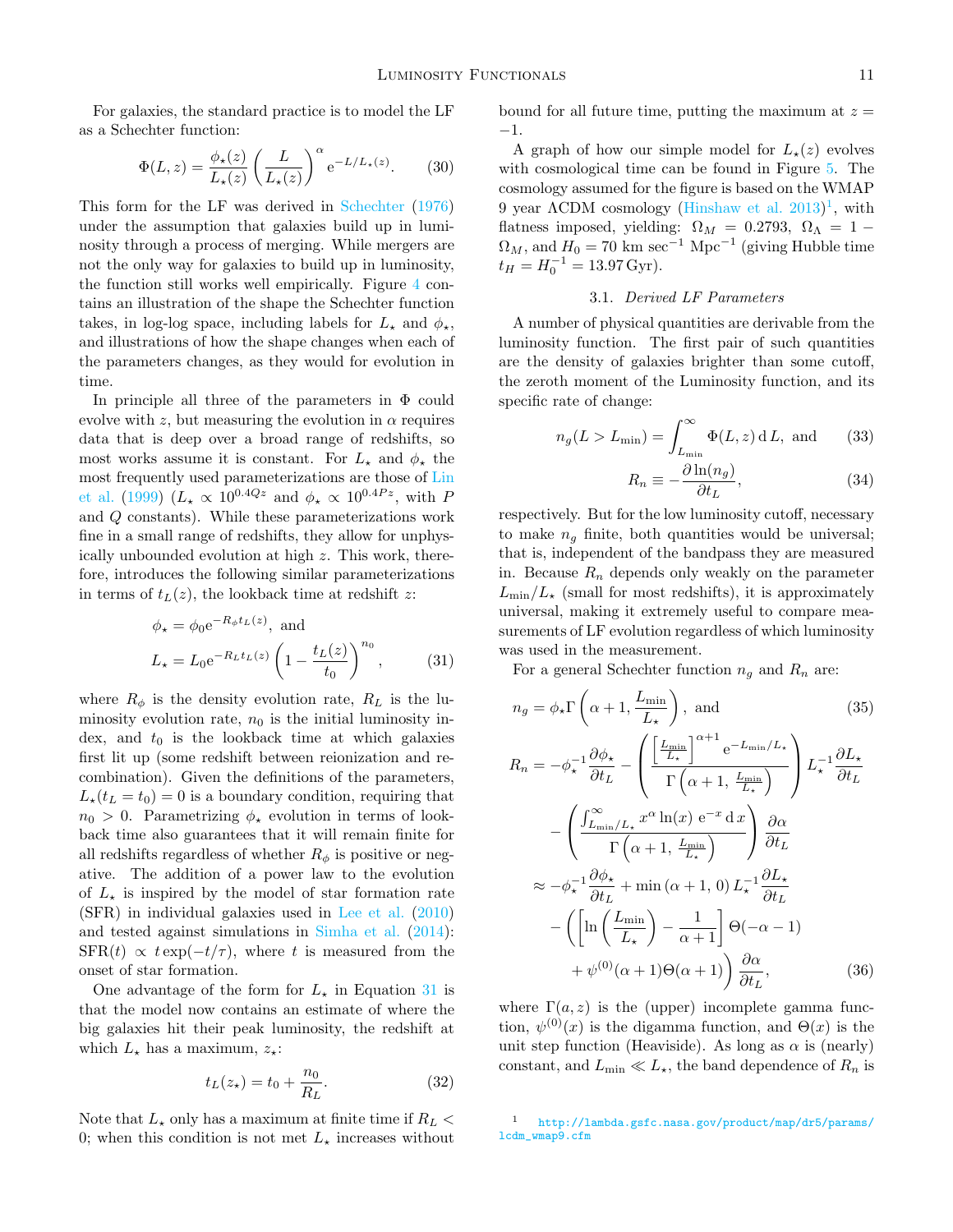

<span id="page-11-0"></span>Figure 4. Illustrations of the shape of the Schechter function (times  $L$ ) in log-log space, and how that shape changes as the parameters,  $L_{\star}$ ,  $\phi_{\star}$ , and  $\alpha$ , vary. Panel a is a labeled illustration with  $L_{\star} = 1$ ,  $\phi_{\star} = 1$ , and  $\alpha = -1.25$ . The vertical dashed line shows  $L_{\star}$ , and the dotted line shows the faint end slope (asymptotic power law for faint luminosity, log-log slope in this graph is  $\alpha + 1$ ) and how  $\phi_{\star}$  is the y value of where the dashed and dotted lines intersect. Panels **b–d** show how the Schechter function changes with  $L_{\star}$ ,  $\phi_{\star}$ , and  $\alpha$ , respectively. The lines are increasingly dark with increasing magnitude of the parameter being varied.



<span id="page-11-1"></span>**Figure 5.** Illustration of how  $L_{\star}$  evolves over cosmic time in the model introduced in this work. The value of  $R_L$  used is  $-3t_H^{-1}$ , the value of  $t_0$  is the lookback time of the redshift of recombination ( $z = 1088.16$ ), and the values of  $n_0$  are 0.5, 1, and 2, in increasing darkness. The circular dots are placed at the time of peak  $L_{\star}$  for each curve. The cosmology assumed is based on the WMAP 9 year ΛCDM cosmology [\(Hinshaw](#page-13-41) [et al.](#page-13-41) [2013\)](#page-13-41).

vanishingly small, making  $R_n$  universal at most times. The time when the universality of  $R_n$  fails is at early times (high redshifts near reionization) when  $L_{\star}$  is near  $L_{\text{min}}$ . For the parametrization defined here, and the one defined in [Lin et al.](#page-13-12) [\(1999\)](#page-13-12), respectively:

$$
R_n = R_\phi - \min(1 + \alpha, 0) \left[ R_L + \frac{n_0}{t_0 - t_L} \right]
$$
, and (37)

$$
R_n = -\frac{2}{5}\ln(10)\left(P - \min(1 + \alpha, 0)Q\right)\frac{dz}{dt_L}.
$$
 (38)

For the purposes of fitting a LF to data in a Bayesian framework, it can be useful to make the substitution  $R_n(0) = R_\phi - (1 + \alpha)(R_L + n_0 t_0^{-1})$  to replace  $R_\phi$ . This substitution is profitable because we have observed  $R_n(0)$  to be less correlated with  $\alpha$  and  $L_{\star}$  than  $R_{\phi}$  with real data sets.

The CLD,  $\rho_L$ , and its specific rate of change are defined as:

$$
\rho_L = \int_0^\infty L\Phi(L, z) \, \mathrm{d}L, \text{ and } (39)
$$

<span id="page-11-2"></span>
$$
R_{\rho} = -\frac{\partial \ln(\rho_L)}{\partial t_L}.
$$
\n(40)

Applying the definitions to the Schechter function parametrization of Φ yields:

$$
\rho_L = \phi_\star L_\star \Gamma(\alpha + 2), \text{ and} \tag{41}
$$

$$
R_{\rho} = -\phi_{\star}^{-1} \frac{\partial \phi_{\star}}{\partial t_{L}} - L_{\star}^{-1} \frac{\partial L_{\star}}{\partial t_{L}} - \psi^{(0)}(\alpha + 2) \frac{\partial \alpha}{\partial t_{L}}, \quad (42)
$$

where  $\psi^{(0)}(x)$  is the digamma function. When further specialized to the parametrization defined here and the one from [Lin et al.](#page-13-12) [\(1999\)](#page-13-12), Equation [42](#page-11-2) gives:

$$
R_{\rho} = R_{\phi} + R_L + \frac{n_0}{t_0 - t_L}, \text{ and } (43)
$$

$$
R_{\rho} = -\frac{2}{5} \ln(10)(P+Q)\frac{dz}{dt_L},
$$
 (44)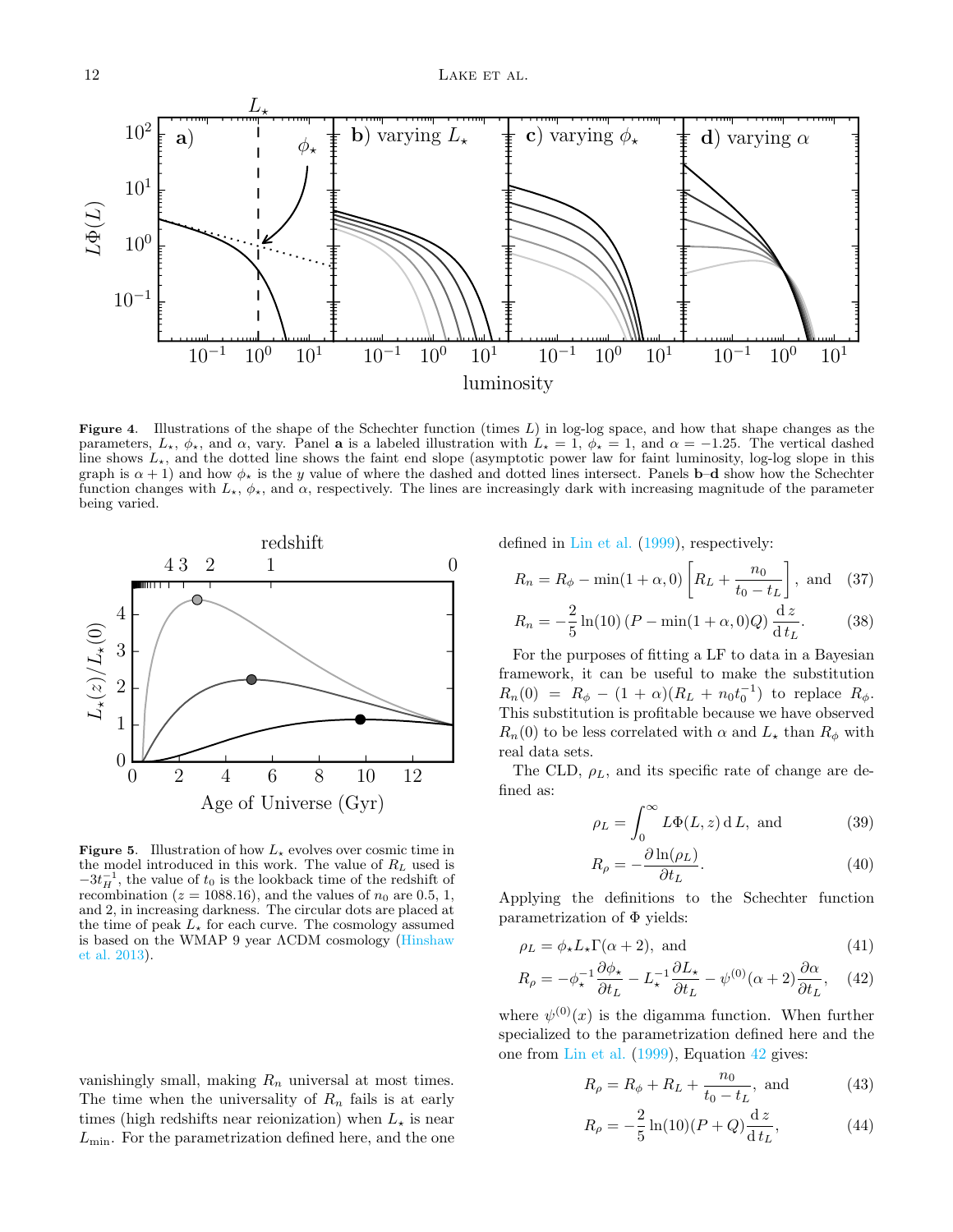respectively. The redshift at which the CLD hits a maximum,  $z_{\rho}$ , can also be found for the parametrization defined here by solving for  $z<sub>\rho</sub>$  in the equation:

$$
t_L(z_\rho) = t_0 + \frac{n_0}{R_\phi + R_L}.\tag{45}
$$

Like with the Equation [32,](#page-10-2) existence of a solution at finite time to Equation [45](#page-12-1) requires the assumption that the present CLD is decreasing,  $R_{\phi} + R_L < 0$ , with a maximum at  $z = -1$  otherwise.

The third quantity of interest is closely related to to the flux counts density on the sky,  $d N/(d F d \Omega)$ . It is a well known result that for an infinite Euclidean universe with a static LF that  $d N/(d F d \Omega) \propto F^{-5/2}$ . It is possible to show that the constant of proportionality, here called  $\kappa_{\star}$ , can be calculated from the Schechter LF parameters:

$$
\kappa_{\star} = \frac{\phi_{\star} L_{\star}^{3/2}}{\Omega_{\rm sky} 4\pi^{1/2}} \Gamma\left(\alpha + \frac{5}{2}\right),\tag{46}
$$

as long as  $L_{\star}$ ,  $\alpha$ , and  $\phi_{\star}$  are assumed constant.

The utility of parametrizing the LF in terms of  $\kappa_{\star}$  is that, as the LF measurements in LW17III shows, real data constrains it more than  $\phi_{\star}$ , making it less correlated to the other parameters in the Schechter function. Further, when performing a Markov Chain Monte Carlo analysis of a model, it is important to have reasonable bounds for the parameters in the data to constrain the search space. For  $\kappa_{\star}$ , it is possible to produce a histogram of fluxes in log-log axes, weighted to remove the Euclidean power law slope  $(-5/2)$  and the effects of redshift, and read off a reasonable range of values that  $\kappa_\star$  can take. To remove the non-evolution effects of redshift it is sufficient to histogram the flux the source would have if the universe were static and Euclidean,  $\tilde{F} \equiv L/(4\pi D_{\rm cT}^2(z))$ , where  $D_{\rm cT}(z)$  is the comoving distance transverse to the line of sight (also called  $D_M$ ).  $L_{\star}$  can be similarly constrained by visual inspection of luminosity histograms. The fundamental definition of  $\phi_{\star}, \Phi(L_{\star}) \propto \phi_{\star} L_{\star}^{-1}$ , means that the value of  $\phi_{\star}$  is contingent on the value of other observables, and therefore less straightforward to read off a reasonable range from inspection of a graph.

The models produced here for the evolution of  $L_{\star}$  and  $\phi_{\star}$  have the advantage that they are computationally simple. While their form is based on improving the early cosmic time behavior of the models compared to the models of [Lin et al.](#page-13-12) [\(1999\)](#page-13-12), there is much room for improvement yet. The models in this work imply, for instance, that the long time CLD will exponentially decay to zero. This behavior conflicts with a lower bound on the rate at which the CLD can decrease implied by at least two stellar population synthesis models. Assuming that the CLD is already dominated by stars and not

<span id="page-12-1"></span>AGN, the fastest the CLD can decay is the rate it would drop if all star formation were to cease abruptly. Thus the CLD decay rate is bounded from below by the luminosity decay rate of a simple stellar population (SSP). Figure [6](#page-12-2) shows the evolution of an SSP's absolute magnitude in two infrared bands that bracket  $\lambda = 2.4 \mu m$ (2MASS  $K_s$  and *WISE* W1) with two different initial mass functions (Salpeter and Chabrier) from two different population synthesis models [\(Bruzual & Charlot](#page-13-42) [2003;](#page-13-42) [Maraston](#page-13-43) [2005\)](#page-13-43) as implemented by the EzGal software package (described in: [Mancone & Gonzalez](#page-13-44) [2012\)](#page-13-44). The different combinations are not labeled because the details are not important here, only the overall trend that they all decay in luminosity like a power law (approximately  $\propto t^{-1/2}$ , which is much slower than an exponential decay.



<span id="page-12-2"></span>Figure 6. Absolute magnitude evolution tracks of simple stellar populations using the models from Bruzual  $&$  Charlot  $(2003)$  and [Maraston](#page-13-43)  $(2005)$ , in  $K_s$  and W1 bands, and with Salpeter and Chabrier IMFs. The different combinations are unlabeled because what is important is that the luminosity decays in a power law like fashion (approximately  $\propto t^{-1/2}$ ), and not an exponential one.

#### 4. DISCUSSION

<span id="page-12-0"></span>We summarize the commonly adopted luminosity function estimate processes, including the estimators from: [Schmidt](#page-13-4) [\(1968\)](#page-13-4), [Sandage et al.](#page-13-7) [\(1979\)](#page-13-7), [Marshall](#page-13-9) [et al.](#page-13-9) [\(1983\)](#page-13-9), [Page & Carrera](#page-13-10) [\(2000\)](#page-13-10), and [Miyaji et al.](#page-13-11) [\(2001\)](#page-13-11). This work also introduces improvements to the luminosity function measuring process from the point of view of mathematical rigor, compatibility with the physical constraints implied by the current understanding of cosmology, and raw statistical performance (statistical orthogonality of parameters). While that last property is not demonstrated here, it will be apparent when the techniques defined here are applied to the real world